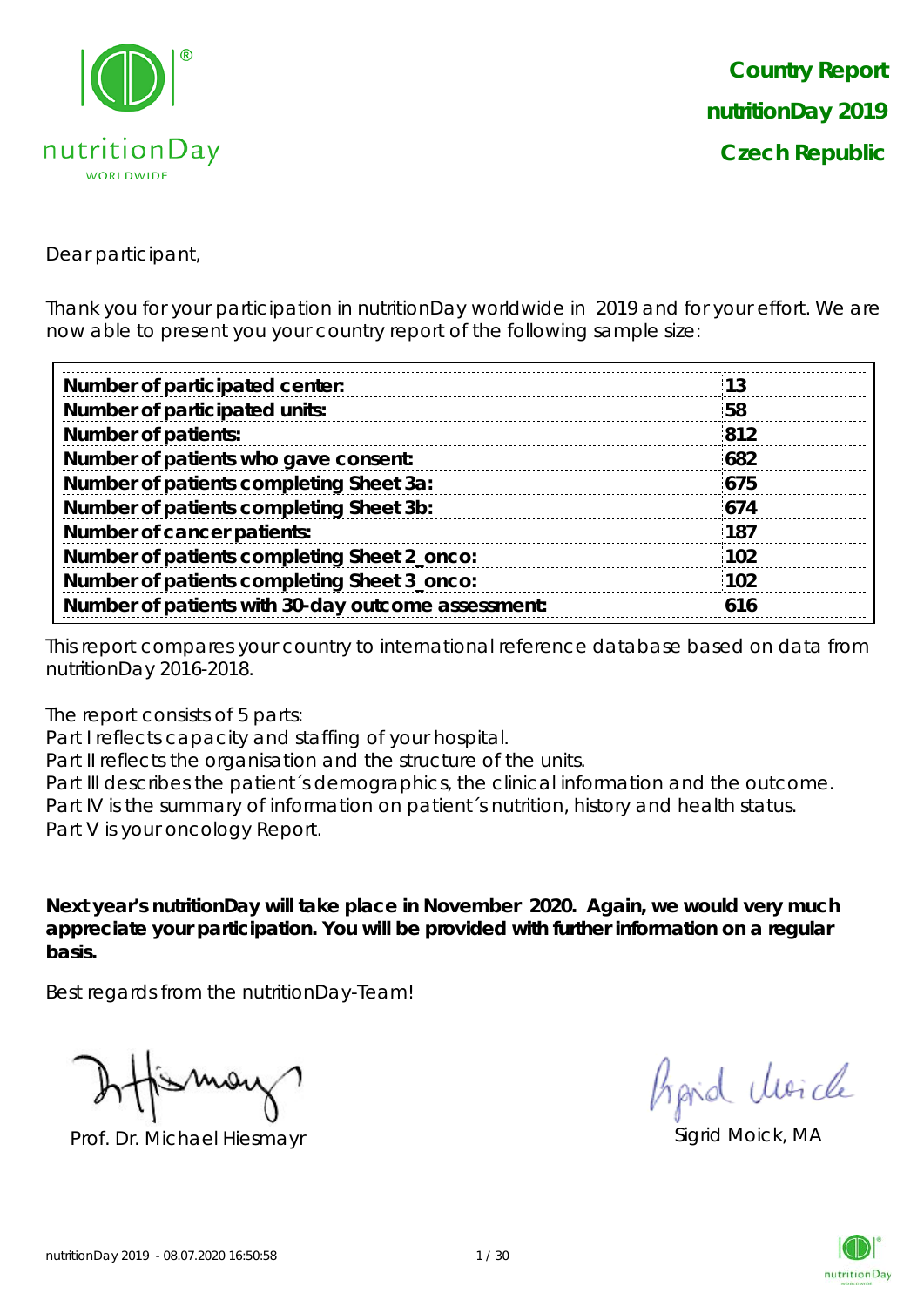## *I. Hospital capacity and staffing ("Hospital sheet")*

|                                                                                    | <b>YOUR RESULTS</b> | <b>REFERENCE RESULTS</b> |
|------------------------------------------------------------------------------------|---------------------|--------------------------|
| 1. Total number of beds in hospital                                                | 886 [520-1200]      | 333 [194-630]            |
| 2. Total number of admissions in the hospital last<br>year                         | 27056 [24182-35256] | 18005 [9101-36130]       |
| 3. Total number of staff in the hospital                                           |                     |                          |
| <b>Total medical doctors</b>                                                       | 462 [341-599]       | 173 [80-399]             |
| <b>Medical specialists</b>                                                         | 319 [216-348]       | 116 [53-250]             |
| Medical non-specialists                                                            | 113 [35-158]        | 37 [14-84]               |
| <b>Nurses</b>                                                                      | 798 [750-1108]      | 420 [183-836]            |
| <b>Dieticians</b>                                                                  | $0[0-0]$            | $5[2-9]$                 |
| <b>Nutritionists</b>                                                               | 10 [5-12]           | $1[0-4]$                 |
| Pharmacists                                                                        | 24 [20-26]          | $7[4-21]$                |
| Kitchen staff                                                                      | 49 [20-52]          | 31 [15-59]               |
|                                                                                    |                     |                          |
| <b>Full time equivalent</b>                                                        |                     |                          |
| <b>Total medical doctors</b>                                                       | 307 [209-365]       | 148 [60-373]             |
| <b>Medical specialists</b>                                                         | 248 [153-260]       | 98 [45-251]              |
| Medical non-specialists                                                            | 72 [23-105]         | 36 [11-99]               |
| <b>Nurses</b>                                                                      | 685 [322-686]       | 364 [180-788]            |
| <b>Dieticians</b>                                                                  | $0[0-0]$            | $5[2-8]$                 |
| <b>Nutritionists</b>                                                               | $7[4-9]$            | $1[0-3]$                 |
| Pharmacists                                                                        | 18 [13-21]          | $6[3-18]$                |
| Kitchen staff                                                                      | 37 [15-49]          | 29 [15-55]               |
| 4. Does the hospital have a nutrition care strategy?                               | 10 (100,0%) Yes     | 498 (79,4%) Yes          |
| 5. Which nutrition-related standards or routine activities exist in your hospital? |                     |                          |
| Nutrition training is available                                                    | 9 (75,0%) Yes       | 434 (66,7%) Yes          |
| Nutrition steering committee is available                                          | 8 (66,7%) Yes       | 388 (59,6%) Yes          |
| Quality indicators are recorded and reported to national<br>or regional level      | 1 (8,3%) Yes        | 263 (40,4%) Yes          |
| Quality indicators are used for internal benchmarking                              | 10 (83,3%) Yes      | 337 (51,8%) Yes          |
| Patient feedback about food and food service is collected<br>using a questionnaire | 9 (75,0%) Yes       | 475 (73,0%) Yes          |
| None                                                                               | $0(0,0\%)$ Yes      | 30 (4,6%) Yes            |
| No answer given                                                                    | 2(16,7%)            | 24 (3,7%)                |

#### **6. Which codes are available /routinely used in your hospital for billing and reimbursement purposes?**

**Codes available**

Nutrition Support 8 (66,7%) Yes 313 (48,1%) Yes



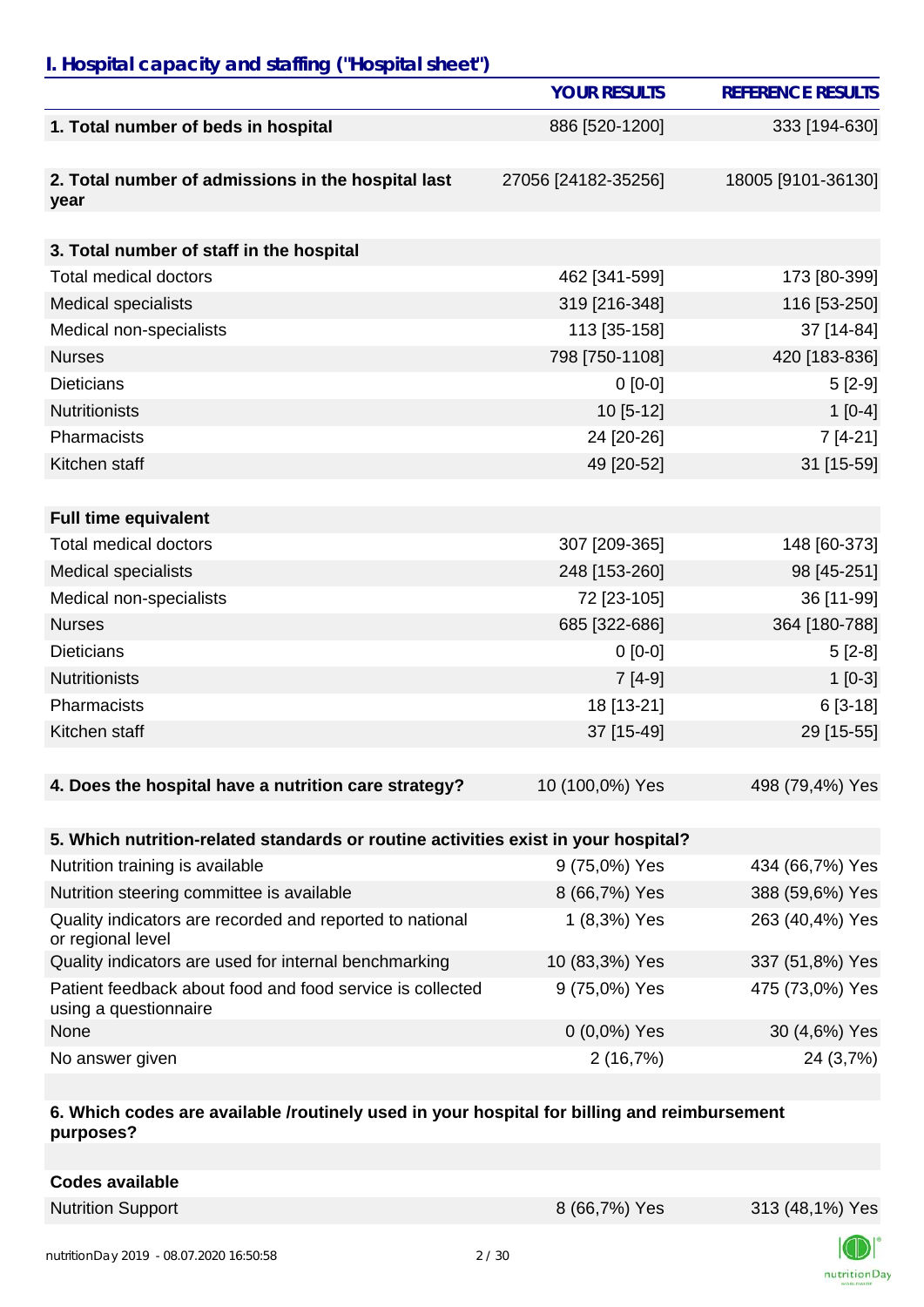| Oral nutrition supplements                                | 10 (83,3%) Yes | 239 (36,7%) Yes |
|-----------------------------------------------------------|----------------|-----------------|
| Parenteral nutrition                                      | 9 (75,0%) Yes  | 375 (57,6%) Yes |
| <b>Enteral nutrition</b>                                  | 9 (75,0%) Yes  | 334 (51,3%) Yes |
| Dietary counseling                                        | 9 (75,0%) Yes  | 235 (36,1%) Yes |
| Specific dietary interventions                            | 9 (75,0%) Yes  | 181 (27,8%) Yes |
| Screening for malnutrition                                | 8 (66,7%) Yes  | 187 (28,7%) Yes |
| <b>Risk of malnutrition</b>                               | 6 (50,0%) Yes  | 160 (24,6%) Yes |
| Malnutrition (in general)                                 | 8 (66,7%) Yes  | 294 (45,2%) Yes |
| Severity of malnutrition (i.e. mild, moderate, severe)    | 6 (50,0%) Yes  | 280 (43,0%) Yes |
| No information available from billing/finance/controlling | $0(0,0\%)$ Yes | 109 (16,7%) Yes |
| No answer given                                           |                | 42 (6,5%)       |
|                                                           |                |                 |
| <b>Codes routinely used</b>                               |                |                 |
| <b>Nutrition Support</b>                                  | 8 (66,7%) Yes  | 270 (41,5%) Yes |
| Oral nutrition supplements                                | 10 (83,3%) Yes | 209 (32,1%) Yes |
| Parenteral nutrition                                      | 9 (75,0%) Yes  | 343 (52,7%) Yes |
| <b>Enteral nutrition</b>                                  | 9 (75,0%) Yes  | 307 (47,2%) Yes |
| Dietary counseling                                        | 9 (75,0%) Yes  | 198 (30,4%) Yes |
| Specific dietary interventions                            | 9 (75,0%) Yes  | 159 (24,4%) Yes |
| Screening for malnutrition                                | 8 (66,7%) Yes  | 149 (22,9%) Yes |
| Risk of malnutrition                                      | 6 (50,0%) Yes  | 128 (19,7%) Yes |
| Malnutrition (in general)                                 | 8 (66,7%) Yes  | 255 (39,2%) Yes |
| Severity of malnutrition (i.e. mild, moderate, severe)    | 6 (50,0%) Yes  | 242 (37,2%) Yes |
| No information available from billing/finance/controlling | $0(0,0\%)$ Yes | 120 (18,4%) Yes |
| No answer given                                           |                | 53 (8,1%)       |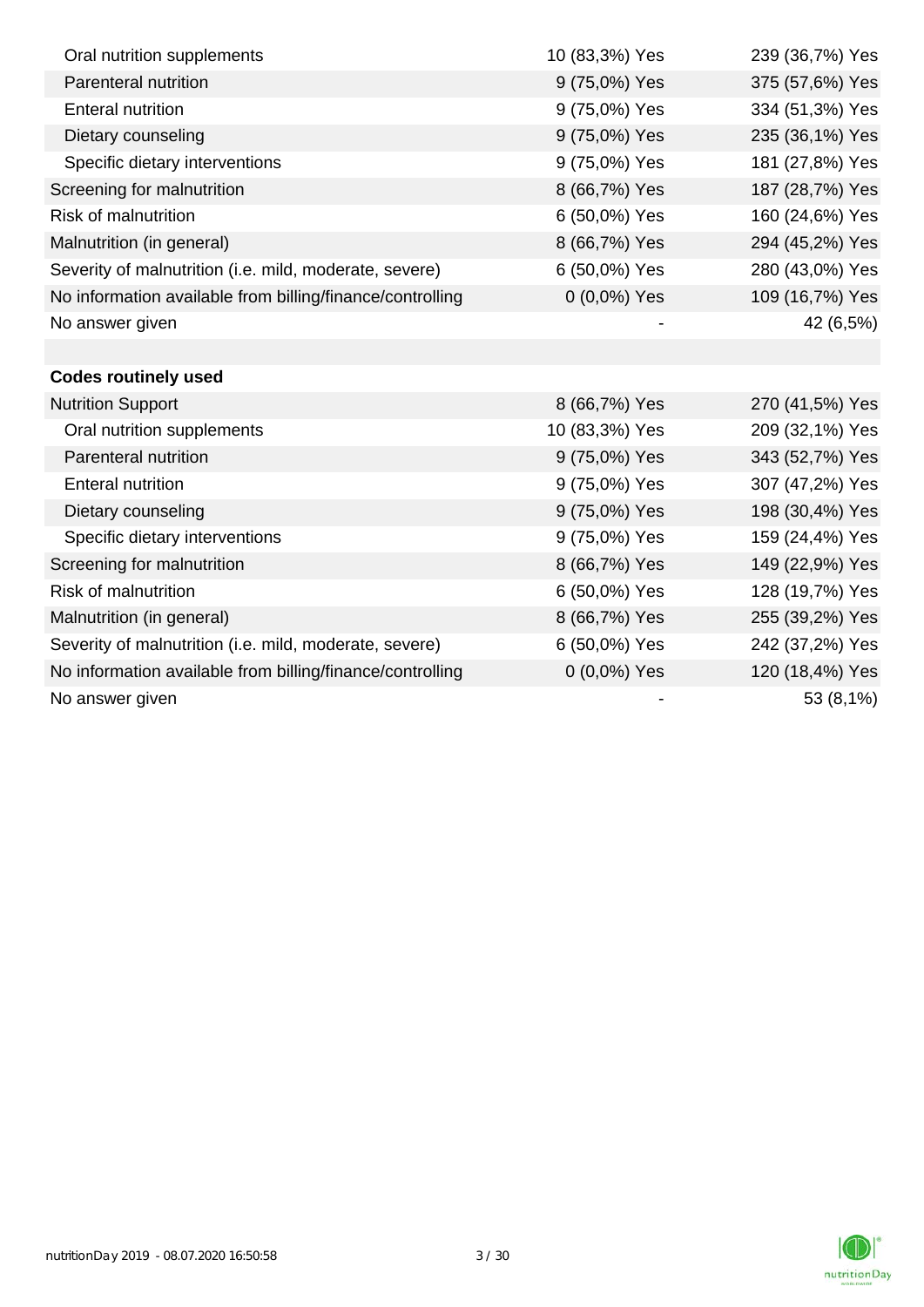## *II. Unit organisation and structures ("Sheet 1a/1b")*

|                                                                       | <b>YOUR RESULTS</b> | <b>REFERENCE RESULTS</b> |
|-----------------------------------------------------------------------|---------------------|--------------------------|
|                                                                       |                     |                          |
| Internal Medicine / General                                           | $7(12,1\%)$         | 21.1%                    |
| Internal Medicine / Cardiology                                        | 2(3,4%)             | 4.3%                     |
| Internal Medicine / Gastroenterology & hepatology                     | $6(10,3\%)$         | 7.8%                     |
| Internal Medicine / Geriatrics                                        | 1(1,7%)             | 9.7%                     |
| Internal Medicine / Infectious diseases                               | 1(1,7%)             | 0.6%                     |
| Internal Medicine / Nephrology                                        | 2(3,4%)             | 1.2%                     |
| Internal Medicine / Oncology (incl. radiotherapy)                     | $9(15,5\%)$         | 8.1%                     |
| Interdisciplinary                                                     | $0(0,0\%)$          | 3.4%                     |
| Long term care                                                        | 2(3,4%)             | 2.0%                     |
| Neurology                                                             | $6(10,3\%)$         | 3.6%                     |
| Surgery / General                                                     | 5(8,6%)             | 15.7%                    |
| Surgery/ Cardiac/Vascular/Thoracic                                    | $6(10,3\%)$         | 1.4%                     |
| Surgery / Neurosurgery                                                | 1(1,7%)             | 0.9%                     |
| Surgery / Orthopedic                                                  | 2(3,4%              | 4.2%                     |
| Trauma                                                                | $0(0,0\%)$          | 0.9%                     |
| Ear Nose Throat (ENT)                                                 | 2(3,4%)             | 1.7%                     |
| Gynecology / Obstetrics                                               | 1(1,7%)             | 1.4%                     |
| <b>Pediatrics</b>                                                     | $0(0,0\%)$          | 0.1%                     |
| Psychiatry                                                            | $0(0,0\%)$          | 0.9%                     |
| <b>Others</b>                                                         | 5(8,6%)             | 11.1%                    |
|                                                                       |                     |                          |
| 2. Number of registered inpatients at noon                            | 16 [13-20]          | 25 [19-32]               |
|                                                                       |                     |                          |
| 3. Total bed capacity of the unit                                     | 20 [15-25]          | 30 [24-40]               |
|                                                                       |                     |                          |
| 4. Number of each type of staff in the unit for TODAY's morning shift |                     |                          |
|                                                                       |                     |                          |
| <b>Fully trained</b>                                                  |                     |                          |
| Medical doctors                                                       | $3[2-4]$            | $4[2-7]$                 |
| <b>Nurses</b>                                                         | $3[2-4]$            | $5[3-8]$                 |
| Nursing aides                                                         | $2[1-2]$            | $2[1-4]$                 |
| <b>Dieticians</b>                                                     | $0[0-1]$            | $1[0-1]$                 |
| <b>Nutritionists</b>                                                  | $1[1-1]$            | $0[0-1]$                 |
| Administrative staff                                                  | $1[0-1]$            | $1[0-1]$                 |
| Other staff involved in patient care                                  | $0[0-1]$            | $1[0-2]$                 |
|                                                                       |                     |                          |
| In training                                                           |                     |                          |
| Medical doctors                                                       | $1 [0-3]$           | $1[0-3]$                 |
| <b>Medical students</b>                                               | $0[0-4]$            | $0[0-2]$                 |
| <b>Nurses</b>                                                         | $1[0-2]$            | $1[0-3]$                 |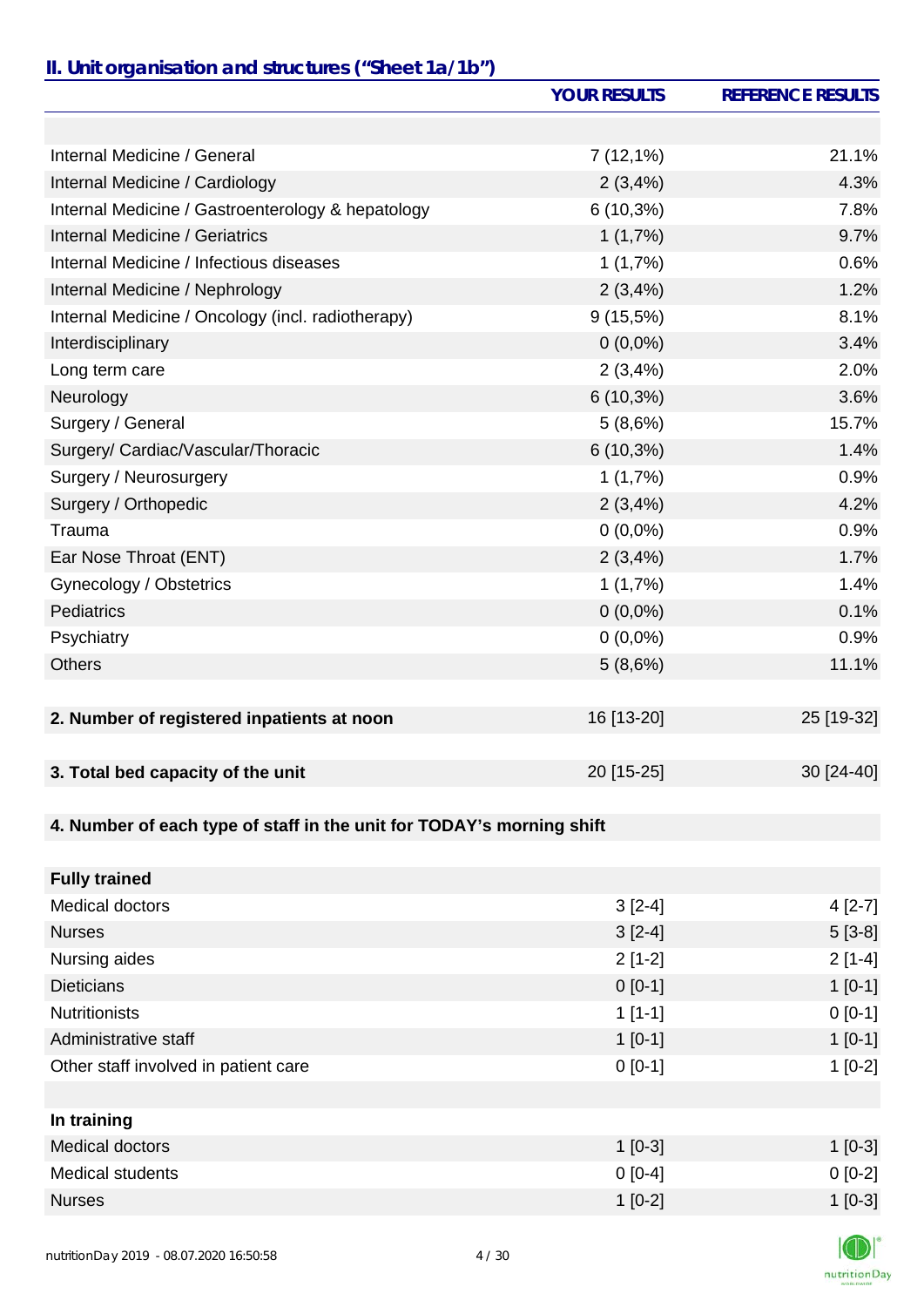| Nursing aides                                                                                       | $0 [0-0]$       | $0[0-0]$               |
|-----------------------------------------------------------------------------------------------------|-----------------|------------------------|
| <b>Dieticians</b>                                                                                   | $0 [0-0]$       | $0[0-0]$               |
| <b>Nutritionists</b>                                                                                | $0 [0-0]$       | $0[0-0]$               |
| Other staff involved in patient care                                                                | $0$ [0-0]       | $0[0-0]$               |
| 5. Is there a nutrition support team in your hospital<br>available?                                 | 56 (100,0%) Yes | 1018 (78,3%) Yes       |
| 6. Does the unit have a nutrition care strategy?                                                    | 52 (92,9%) Yes  | 984 (75,7%) Yes        |
|                                                                                                     |                 |                        |
| 7. Is there a person in your unit responsible for<br>nutrition care?                                | 52 (92,9%) Yes  | 922 (70,9%) Yes        |
| 8. Is there a dietician, nutritionist or dietetic assistant<br>available for your unit?             | 57 (100,0%) Yes | 1239 (90,8%) Yes       |
| 9. Is specific staff responsible for providing feeding<br>assistance to patients during meal times? | 52 (92,9%) Yes  | 780 (60,0%) Yes        |
| 10. How do you MAINLY screen/monitor patients for<br>malnutrition?                                  |                 |                        |
|                                                                                                     |                 |                        |
| At admission                                                                                        |                 |                        |
| No routine screening<br>No fixed criteria                                                           | $\overline{a}$  | 109 (7,6%)<br>21(1,5%) |
| Experience / visual assessment only                                                                 | 2 (3,4%) Yes    | 102 (7,1%)             |
| Weighing / BMI only                                                                                 | 1 (1,7%) Yes    | 201 (14,1%)            |
| Nutritional Risk Screening (NRS) 2002                                                               | 16 (27,6%) Yes  | 462 (32,3%)            |
| Malnutrition Universal Screening Tool (MUST)                                                        | 20 (34,5%) Yes  | 81(5,7%)               |
| Malnutrition Screening tool (MST)                                                                   | 1 (1,7%) Yes    | 115 (8,0%)             |
| <b>SNAQ</b>                                                                                         | 4 (6,9%) Yes    | 13 (0,91%)             |
| Other formal tool                                                                                   | 13 (22,4%) Yes  | 249 (17,4%)            |
| I do not know                                                                                       |                 | 11 (0,77%)             |
| Missing                                                                                             | 1(1,7%)         | 66 (4,6%)              |
|                                                                                                     |                 |                        |
| <b>During hospital stay</b>                                                                         |                 |                        |
| No routine monitoring                                                                               |                 | 133 (9,3%)             |
| No fixed criteria                                                                                   |                 | 118 (8,3%)             |
| Experience / visual assessment only                                                                 | 5 (8,6%) Yes    | 235 (16,4%)            |
| Weighing / BMI only                                                                                 | 9 (15,5%) Yes   | 471 (32,9%)            |
| Other formal tool                                                                                   | 42 (72,4%) Yes  | 375 (26,2%)            |
| I do not know                                                                                       | 1 (1,7%) Yes    | $32(2,2\%)$            |
| Missing                                                                                             | 1(1,7%)         | 66 (4,6%)              |
|                                                                                                     |                 |                        |
| 11a. Do you routinely use guidelines or standards for<br>nutrition care?                            | 53 (100,0%) Yes | 1043 (82,1%) Yes       |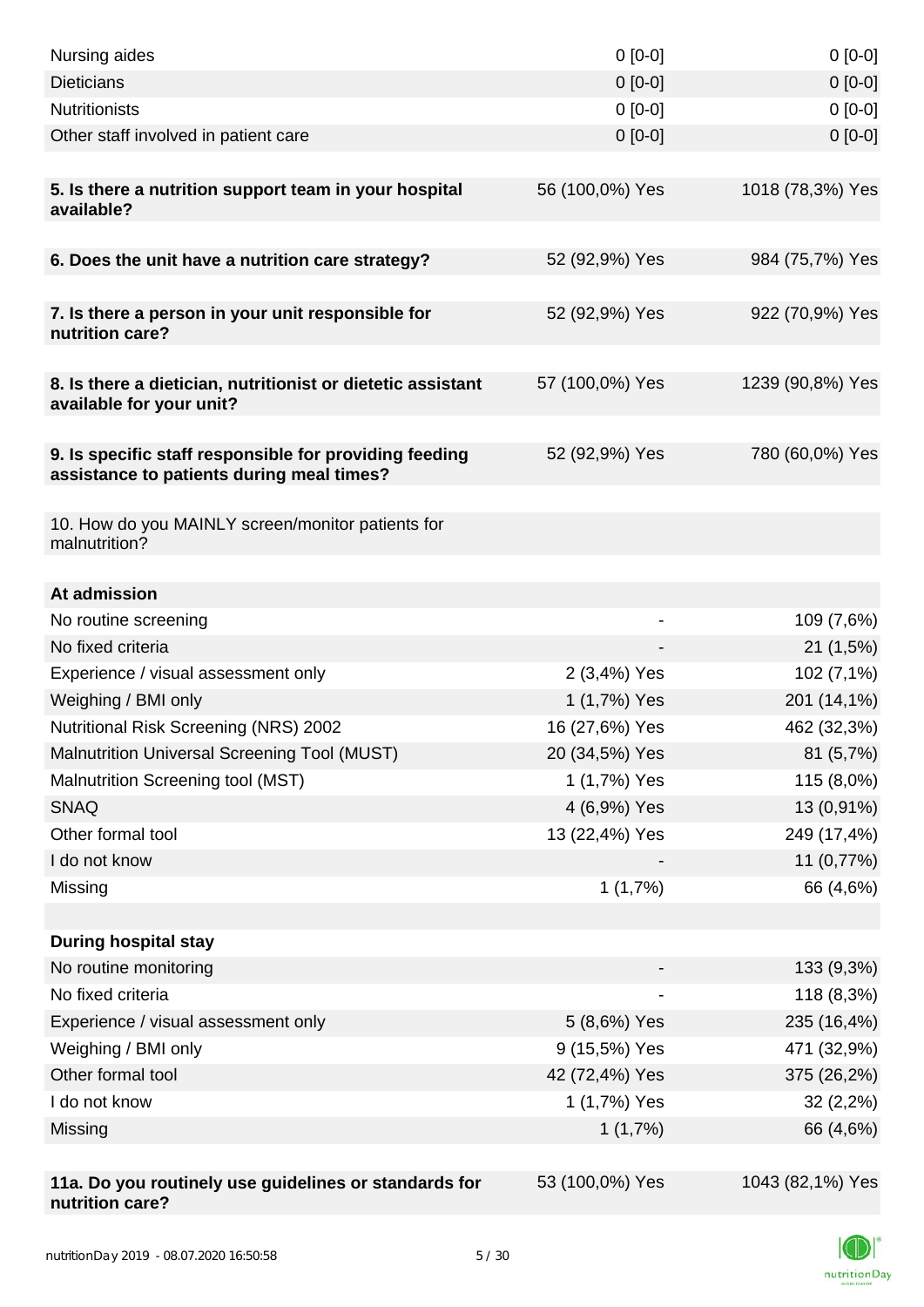| 11b. If yes, which one is mainly used?  |                          |             |
|-----------------------------------------|--------------------------|-------------|
| International guidelines                | 17 (32,1%) Yes           | 257 (24,6%) |
| National guidelines                     | 6 (11,3%) Yes            | 166 (15,9%) |
| Standards on hospital level             | 28 (52,8%) Yes           | 378 (36,2%) |
| Standards on unit level                 |                          | 65 (6,2%)   |
| Individual patient nutrition care plans | 2 (3,8%) Yes             | 155 (14,9%) |
| Other                                   | $\overline{\phantom{0}}$ | $11(1,1\%)$ |
| Missing                                 |                          | $11(1,1\%)$ |
|                                         |                          |             |

# **12. What is routinely done in your unit for given patient groups?**

| At risk                                                    |                |             |
|------------------------------------------------------------|----------------|-------------|
| Watchful waiting                                           | 13 (22,4%) Yes | 399 (27,9%) |
| Discuss nutrition care activities during ward rounds       | 29 (50,0%) Yes | 614 (42,9%) |
| Develop an individual nutrition care plan                  | 51 (87,9%) Yes | 720 (50,3%) |
| Initiate treatment / nutrition intervention                | 49 (84,5%) Yes | 820 (57,3%) |
| Consult a nutrition expert (dietician, nutritionist, etc.) | 50 (86,2%) Yes | 828 (57,9%) |
| Consult a medical professional                             | 38 (65,5%) Yes | 505 (35,3%) |
| Calculate energy requirements                              | 46 (79,3%) Yes | 652 (45,6%) |
| Calculate protein requirements                             | 47 (81,0%) Yes | 630 (44,1%) |
|                                                            |                |             |
| <b>Malnourished</b>                                        |                |             |
| Watchful waiting                                           | 10 (17,2%) Yes | 280 (19,6%) |
| Discuss nutrition care activities during ward rounds       | 28 (48,3%) Yes | 675 (47,2%) |
| Develop an individual nutrition care plan                  | 41 (70,7%) Yes | 792 (55,4%) |
| Initiate treatment / nutrition intervention                | 42 (72,4%) Yes | 884 (61,8%) |
| Consult a nutrition expert (dietician, nutritionist, etc.) | 38 (65,5%) Yes | 823 (57,6%) |
| Consult a medical professional                             | 40 (69,0%) Yes | 579 (40,5%) |
| Calculate energy requirements                              | 43 (74,1%) Yes | 763 (53,4%) |
| Calculate protein requirements                             | 43 (74,1%) Yes | 745 (52,1%) |
|                                                            |                |             |
| <b>Every patient</b>                                       |                |             |
| Watchful waiting                                           | 51 (87,9%) Yes | 700 (49,0%) |
| Discuss nutrition care activities during ward rounds       | 25 (43,1%) Yes | 358 (25,0%) |
| Develop an individual nutrition care plan                  | 1 (1,7%) Yes   | 250 (17,5%) |
| Initiate treatment / nutrition intervention                | 1 (1,7%) Yes   | 197 (13,8%) |
| Consult a nutrition expert (dietician, nutritionist, etc.) | 7 (12,1%) Yes  | 264 (18,5%) |
| Consult a medical professional                             | 5 (8,6%) Yes   | 307 (21,5%) |
| Calculate energy requirements                              | 2 (3,4%) Yes   | 186 (13,0%) |
| Calculate protein requirements                             | 2 (3,4%) Yes   | 168 (11,7%) |
|                                                            |                |             |

**Never**

Watchful waiting 105 (7,3%)

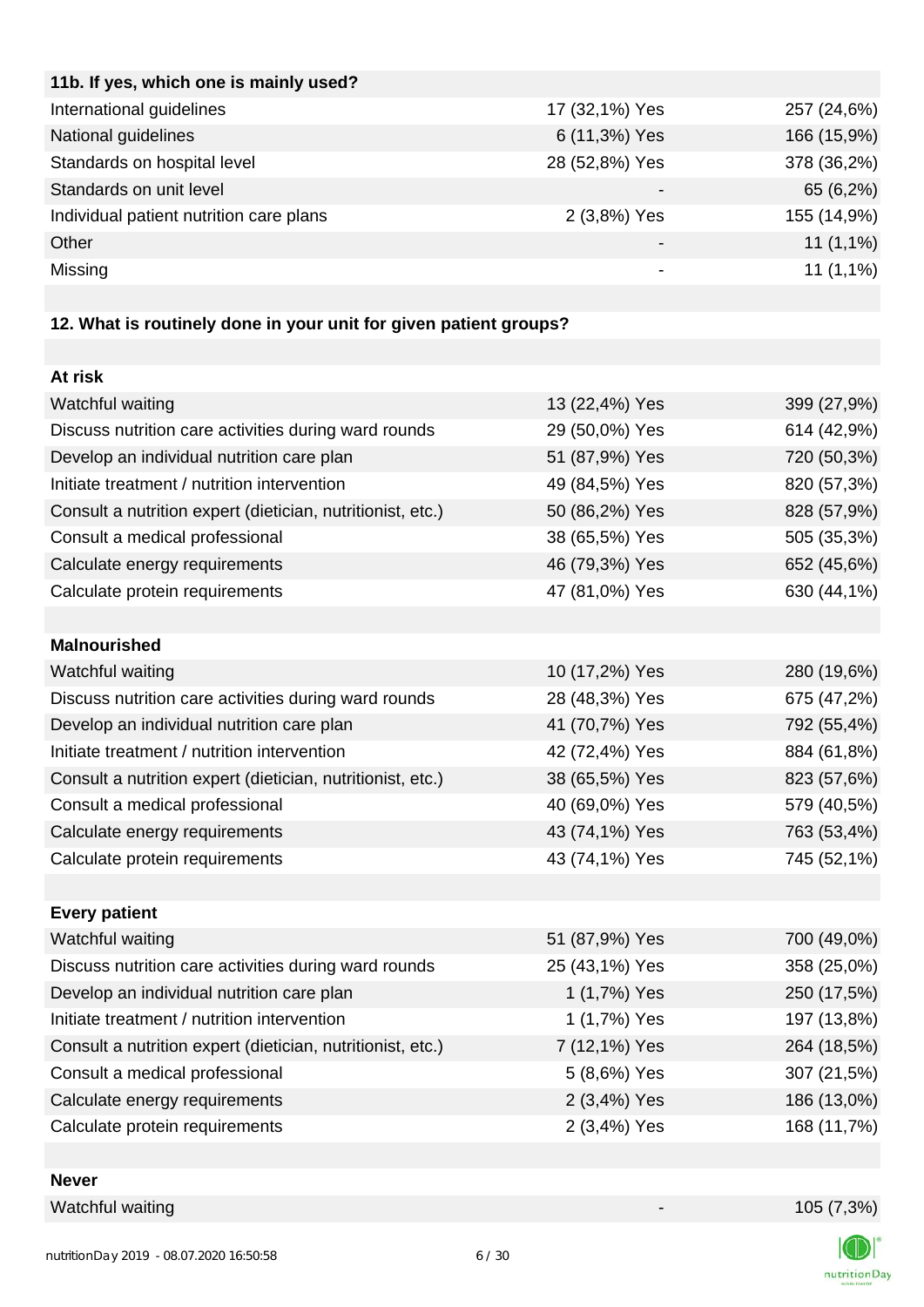| Discuss nutrition care activities during ward rounds               | 1 (1,7%) Yes             | 77 (5,4%)    |
|--------------------------------------------------------------------|--------------------------|--------------|
| Develop an individual nutrition care plan                          | 1 (1,7%) Yes             | 62 (4,3%)    |
| Initiate treatment / nutrition intervention                        |                          | 19 (1,3%)    |
| Consult a nutrition expert (dietician, nutritionist, etc.)         |                          | 20 (1,4%)    |
| Consult a medical professional                                     | 1 (1,7%) Yes             | 146 (10,2%)  |
| Calculate energy requirements                                      |                          | 141 (9,9%)   |
| Calculate protein requirements                                     | $\overline{\phantom{a}}$ | 165 (11,5%)  |
|                                                                    |                          |              |
| I do not know                                                      |                          |              |
| Watchful waiting                                                   | 1 (1,7%) Yes             | 71 (5,0%)    |
| Discuss nutrition care activities during ward rounds               |                          | 54 (3,8%)    |
| Develop an individual nutrition care plan                          |                          | 41 (2,9%)    |
| Initiate treatment / nutrition intervention                        | 1 (1,7%) Yes             | 34 (2,4%)    |
| Consult a nutrition expert (dietician, nutritionist, etc.)         | 2 (3,4%) Yes             | 33(2,3%)     |
| Consult a medical professional                                     | 1 (1,7%) Yes             | 86 (6,0%)    |
| Calculate energy requirements                                      | 2 (3,4%) Yes             | 65 (4,5%)    |
| Calculate protein requirements                                     | 2 (3,4%) Yes             | 71 (5,0%)    |
|                                                                    |                          |              |
| 13. When do you routinely weigh your patients?                     |                          |              |
| at admission                                                       | 55 (94,8%) Yes           | 928 (64,9%)  |
| Within 24 hours                                                    | 4 (6,9%) Yes             | 210 (14,7%)  |
| Within 48 hours                                                    | 1 (1,7%) Yes             | 79 (5,5%)    |
| Within 72 hours                                                    | 1 (1,7%) Yes             | 39 (2,7%)    |
| Every week                                                         | 44 (75,9%) Yes           | 627 (43,8%)  |
| Occasionally                                                       | 2 (3,4%) Yes             | 158 (11,0%)  |
| When requested                                                     | 34 (58,6%) Yes           | 728 (50,9%)  |
| At discharge                                                       | 2 (3,4%) Yes             | 67 (4,7%)    |
| Never                                                              |                          | $17(1,2\%)$  |
| I do not know                                                      |                          | 6(0,42%)     |
| No answer given                                                    | 3(16,7%)                 | 69 (4,8%)    |
|                                                                    |                          |              |
| 14. What do you do to support adequate food intake of patients?    |                          |              |
| Offer additional meals or in between snacks                        | 49 (84,5%) Yes           | 1096 (76,6%) |
| Offer meal choices                                                 | 49 (84,5%) Yes           | 1055 (73,8%) |
| Offer different portion sizes                                      | 41 (70,7%) Yes           | 934 (65,3%)  |
| Consider food presentation                                         | 3 (5,2%) Yes             | 502 (35,1%)  |
| Change food texture/consistency as needed                          | 57 (98,3%) Yes           | 1175 (82,2%) |
| Consider patient problems with eating and drinking                 | 57 (98,3%) Yes           | 1166 (81,5%) |
| Ensure that mealtimes are undisturbed/protected<br>mealtime policy | 38 (65,5%) Yes           | 324 (22,7%)  |
| Promote positive eating environment                                | 48 (82,8%) Yes           | 419 (29,3%)  |
| Consider cultural/religious preferences                            | 53 (91,4%) Yes           | 903 (63,1%)  |
| Consider patient allergies / intolerances                          | 55 (94,8%) Yes           | 1045 (73,1%) |
| Other                                                              | 4 (6,9%) Yes             | 103 (7,2%)   |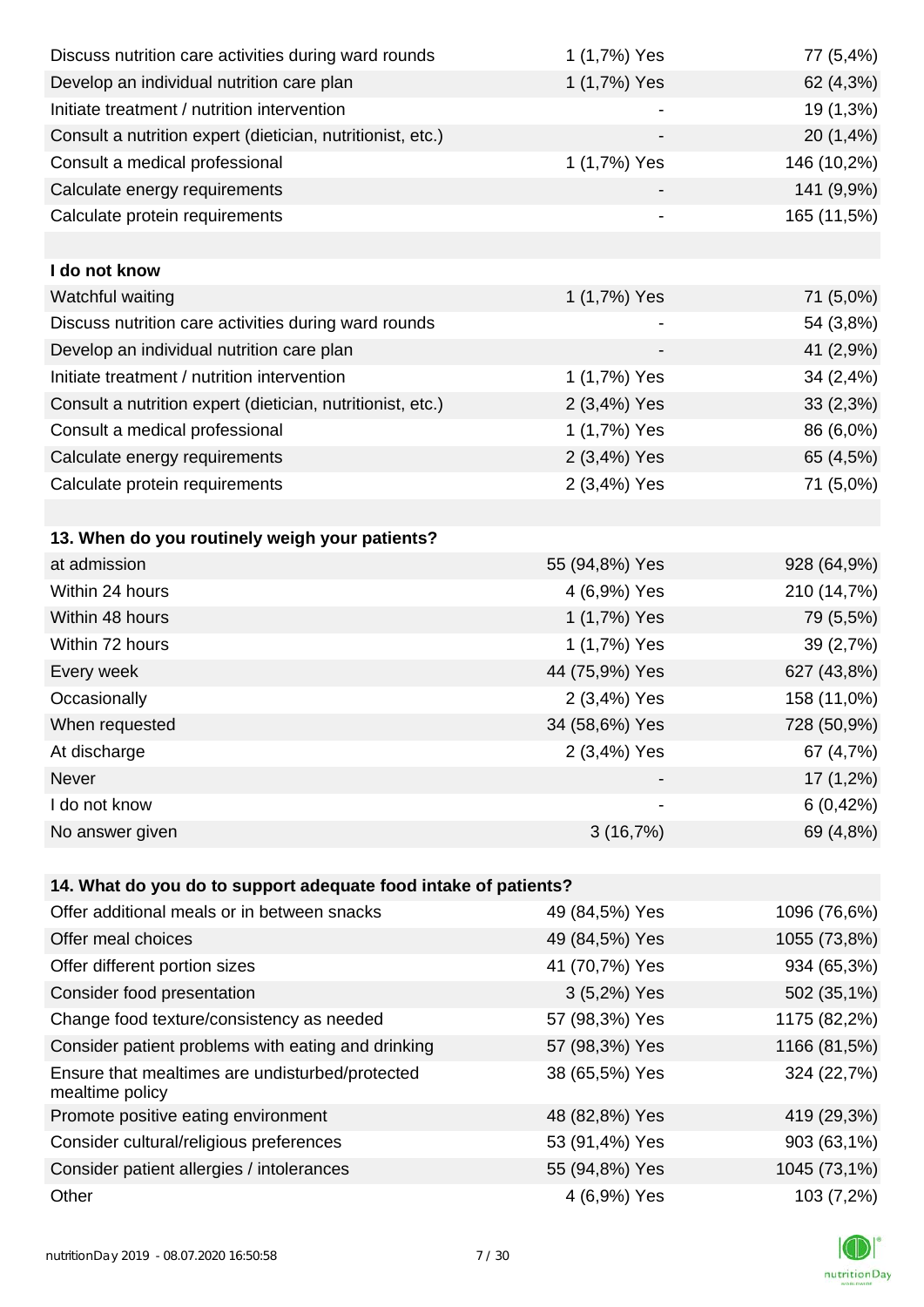| I do not know                                                                        |                | 26 (1,8%)       |
|--------------------------------------------------------------------------------------|----------------|-----------------|
| No answer given                                                                      | 1(1,7%)        | 67 (4,7%)       |
|                                                                                      |                |                 |
| 15. Which nutrition-related standards or routine activities exist in your unit?      |                |                 |
| Nutrition training is available                                                      | 38 (65,5%) Yes | 821 (57,4%)     |
| Reporting of nutrition related information to hospital<br>managers                   | 39 (67,2%) Yes | 608 (42,5%)     |
| Quality indicators are recorded and reported to national<br>or regional level        | 23 (39,7%) Yes | 448 (31,3%)     |
| Quality indicators are used for internal benchmarking                                | 51 (87,9%) Yes | 513 (35,9%)     |
| Patient feedback about food and food service is collected<br>using a questionnaire   | 51 (87,9%) Yes | 884 (61,8%)     |
| None                                                                                 | 2 (3,4%) Yes   | 41 (2,9%)       |
| I do not know                                                                        | 1 (1,7%) Yes   | 61 $(4,3%)$     |
| No answer given                                                                      | 2(3,4%)        | 151 (10,6%)     |
|                                                                                      |                |                 |
| 16. At admission what is asked and documented?                                       |                |                 |
| Change in weight                                                                     | 55 (94,8%) Yes | 1104 (77,2%)    |
| Eating habits/difficulties                                                           | 55 (94,8%) Yes | 1041 (72,8%)    |
| Nutrition before admission                                                           | 51 (87,9%) Yes | 823 (57,6%)     |
| None                                                                                 |                | 18 (1,3%)       |
| I do not know                                                                        |                | 33(2,3%)        |
| No answer given                                                                      | 2(3,4%)        | 153 (10,7%)     |
|                                                                                      |                |                 |
|                                                                                      |                |                 |
| 17. On what forms is there a specific part about eating, nutrition or malnutrition?  |                |                 |
|                                                                                      |                |                 |
| a. Patient Record has a section for                                                  |                |                 |
| indicating if the patient is malnourished or at risk of<br>malnutrition              | 49 (84,5%) Yes | 1037 (72,5%)    |
| nutrition treatment                                                                  | 43 (74,1%) Yes | 837 (58,5%)     |
| None                                                                                 |                | 65 (4,5%)       |
| I do not know                                                                        | -              | 42 (2,9%)       |
|                                                                                      |                |                 |
| b. Discharge Letter                                                                  |                |                 |
| summarizes nutrition treatment received during stay                                  | 40 (69,0%) Yes | 592 (41,4%)     |
| makes future nutrition-related recommendations                                       | 51 (87,9%) Yes | 816 (57,1%)     |
| None                                                                                 | 1 (1,7%) Yes   | 137 (9,6%)      |
| I do not know                                                                        | 2 (3,4%) Yes   | 128 (9,0%)      |
|                                                                                      |                |                 |
| 18. Do you provide brochures about malnutrition to<br>at risk/malnourished patients? | 25 (50,0%) Yes | 519 (45,2%) Yes |
|                                                                                      |                |                 |
| 19. Who filled in this sheet?                                                        |                |                 |
| <b>Head staff</b>                                                                    | 5 (8,6%) Yes   | 411 (28,7%)     |
| Dietician                                                                            | 43 (74,1%) Yes | 717 (50,1%)     |
| <b>Nurse</b>                                                                         | 10 (17,2%) Yes | 388 (27,1%)     |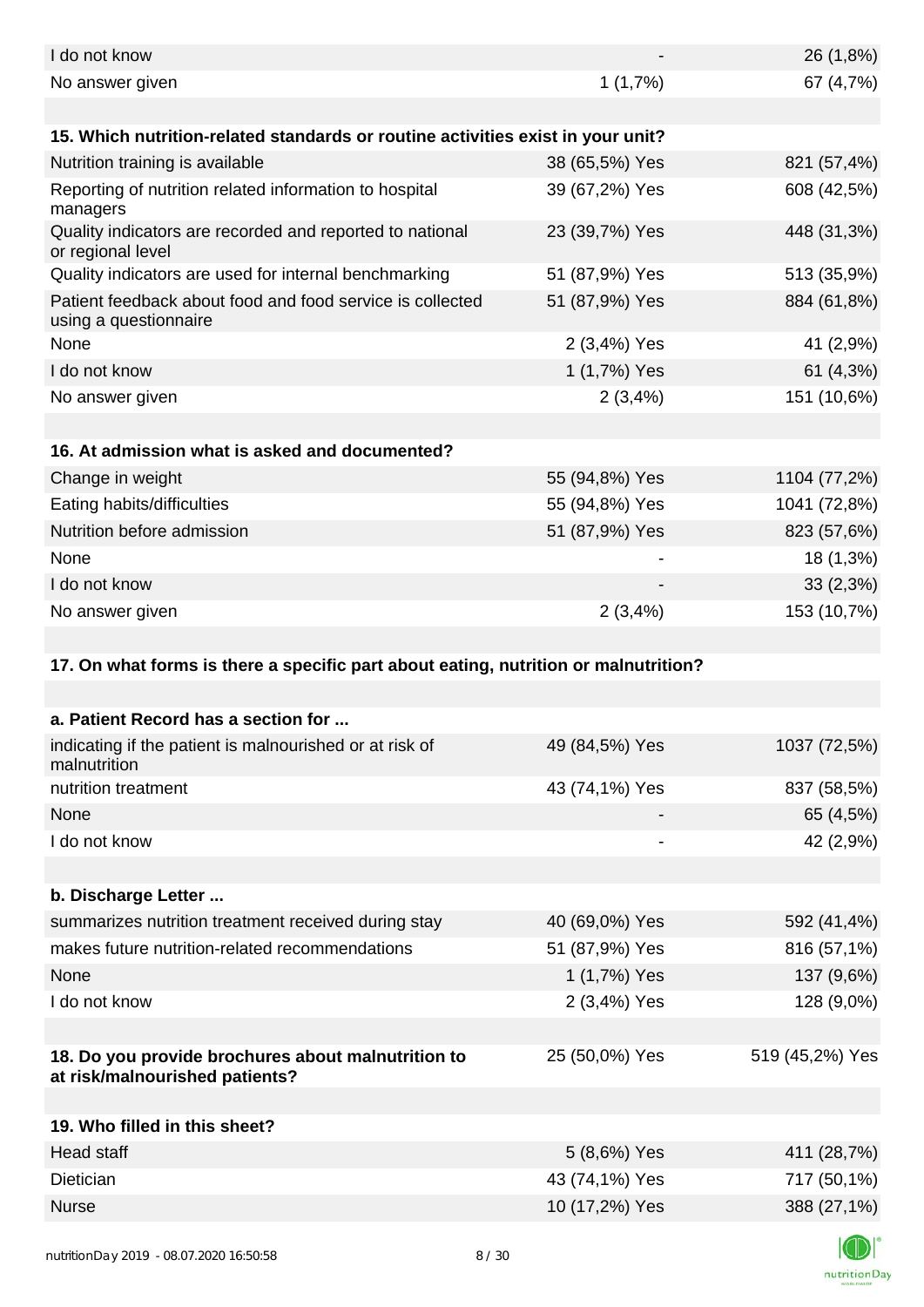| Physician            | 3 (5,2%) Yes | 175 (12,2%) |
|----------------------|--------------|-------------|
| Administrative staff | 5 (8,6%) Yes | 13 (0,91%)  |
| Other                | 2 (3,4%) Yes | 71 (5,0%)   |
| None                 | -            |             |
| I do not know        | -            | 15 (1,0%)   |

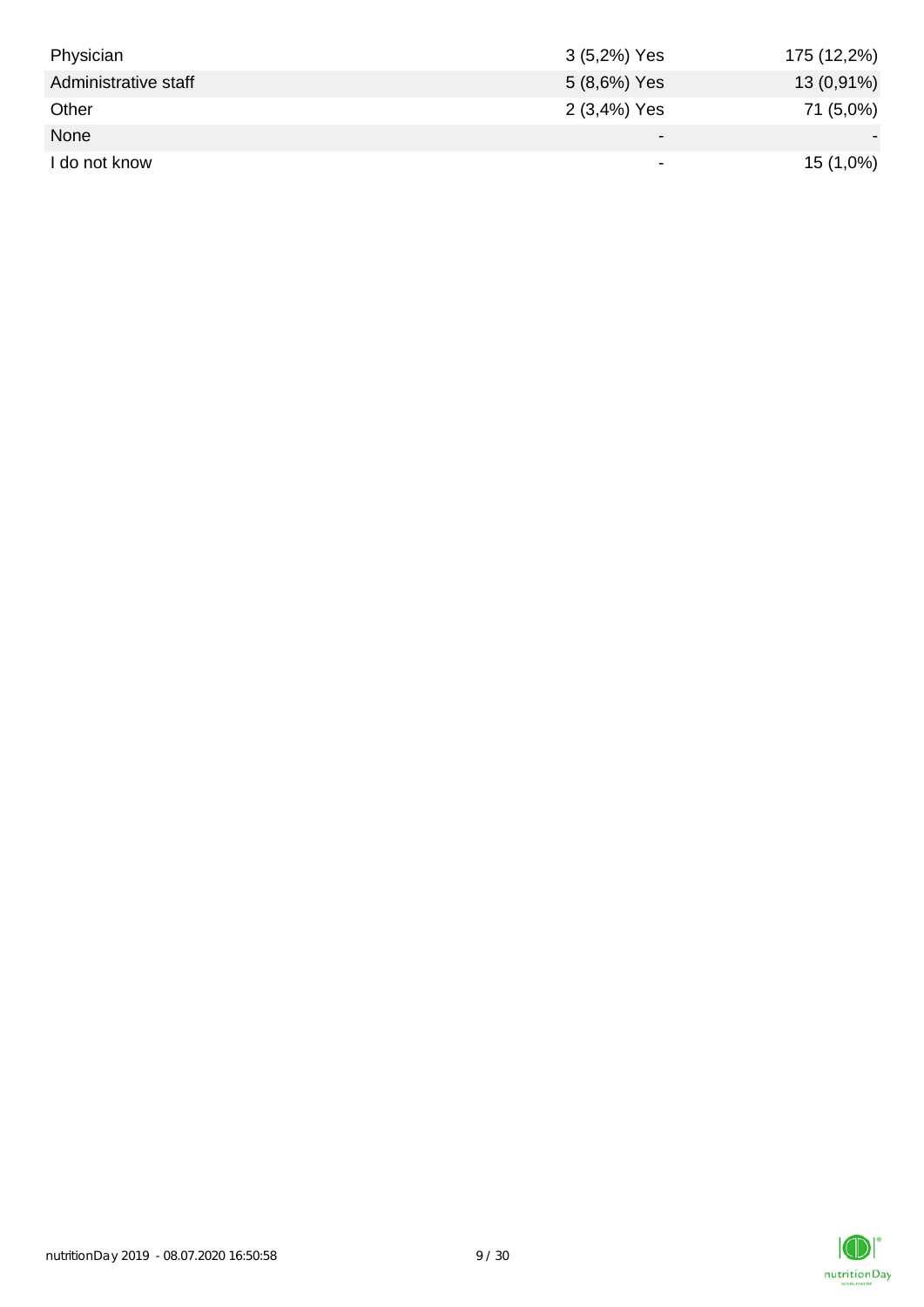|                                                                                         | <b>YOUR RESULTS</b> | <b>REFERENCE RESULTS</b> |
|-----------------------------------------------------------------------------------------|---------------------|--------------------------|
|                                                                                         |                     |                          |
| Total                                                                                   | 682                 | 27195                    |
| Age                                                                                     | 69 [55-78]          | 67 [53-78]               |
| Female                                                                                  | 325 (47,7%)         | 13525 (49,7%)            |
| Weight                                                                                  | $79,3{\pm}20,2$     | $69,9+18,9$              |
| Height                                                                                  | 170±10              | $165 \pm 10$             |
| <b>BMI</b>                                                                              | $27,2+6,4$          | $25,5+5,9$               |
|                                                                                         |                     |                          |
| 1. This hospital admission was                                                          |                     |                          |
| planned                                                                                 | 376 (55,1%)         | 9881 (36,3%)             |
| an emergency                                                                            | 255 (37,4%)         | 14977 (55,1%)            |
| I do not know                                                                           | 51 (7,5%)           | 2337 (8,6%)              |
| No answer given                                                                         |                     |                          |
|                                                                                         |                     |                          |
| 2a. Diagnosis at admission                                                              |                     |                          |
| 0100 Infectious and parasitic diseases                                                  | 77 (11,3%)          | 2442 (9,0%)              |
| 0200 Neoplasms                                                                          | 178 (26,1%)         | 4873 (17,9%)             |
| 0300 Blood and bloodforming organs and the immune<br>mechanism                          | 71 (10,4%)          | 1724 (6,3%)              |
| 0400 Endocrine, nutritional and metabolic diseases                                      | 170 (24,9%)         | 3266 (12,0%)             |
| 0500 Mental health                                                                      | 27 (4,0%)           | 1218 (4,5%)              |
| 0600 Nervous system                                                                     | 115 (16,9%)         | 2493 (9,2%)              |
| 0700 Eye and adnexa                                                                     | 28 (4,1%)           | 339 (1,2%)               |
| 0800 Ear and mastoid process                                                            | $8(1,2\%)$          | 172 (0,63%)              |
| 0900 Circulatory system                                                                 | 288 (42,2%)         | 5629 (20,7%)             |
| 1000 Respiratory system                                                                 | 100 (14,7%)         | 4217 (15,5%)             |
| 1100 Digestive system                                                                   | 202 (29,6%)         | 6840 (25,2%)             |
| 1200 Skin and subcutaneous tissue                                                       | 32 (4,7%)           | 1244 (4,6%)              |
| 1300 Musculoskeletal system and connective tissue                                       | 96 (14,1%)          | 4246 (15,6%)             |
| 1400 Genitourinary system                                                               | 67 (9,8%)           | 2809 (10,3%)             |
| 1500 Pregnancy, childbirth and the puerperium                                           |                     | 222 (0,82%)              |
| 1600 Conditions originating in the perinatal period                                     |                     | 36 (0,13%)               |
| 1700 Congenital/chromosomal abnormalities                                               | 6(0,88%)            | 52 (0,19%)               |
| 1800 Symptoms, signs, abnormal clinical/lab findings                                    | 18 (2,6%)           | 1319 (4,9%)              |
| 1900 Injury, poisoning                                                                  | 47 (6,9%)           | 724 (2,7%)               |
| 2000 External causes of morbidity and mortality (e.g.<br>transport accidents, assaults) | 25 (3,7%)           | 671 (2,5%)               |
| 2100 Factors influencing health status and contact with<br>health services              | 12 (1,8%)           | 990 (3,6%)               |
| No answer given                                                                         |                     |                          |

## **3. Which conditions/comorbidities does this patient have?**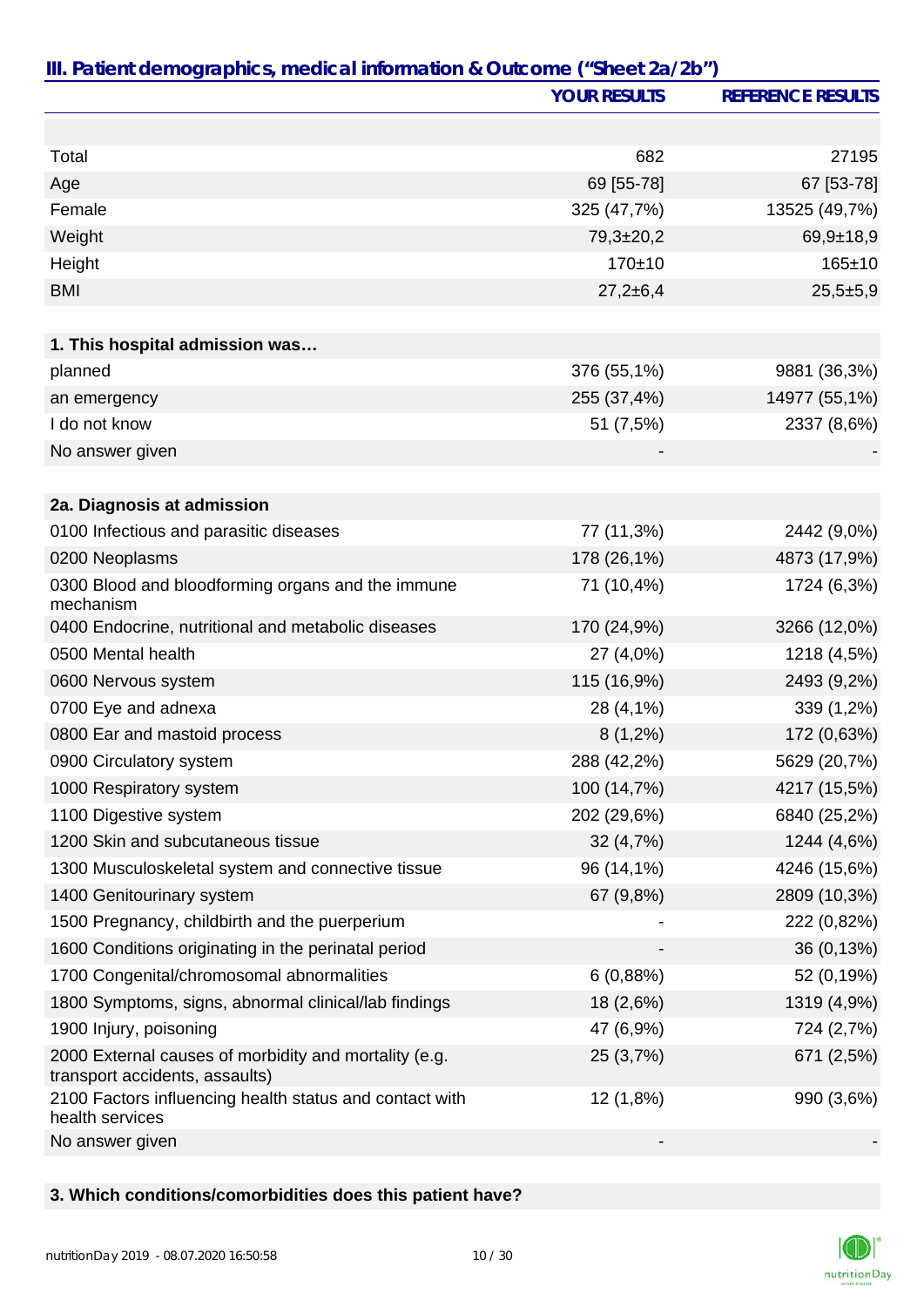| Cardiac insufficiency                                         | 189 (28,5%) | 5264 (21,3%)  |
|---------------------------------------------------------------|-------------|---------------|
| Myocardial infarction                                         | 37 (5,6%)   | 1338 (5,5%)   |
| Chronic lung disease                                          | 87 (13,1%)  | 3466 (14,1%)  |
| Cerebral vascular disease                                     | 106 (16,0%) | 2274 (9,3%)   |
| Peripheral vascular disease                                   | 138 (20,9%) | 2842 (11,6%)  |
| Chronic liver disease                                         | 80 (12,1%)  | 1477 (6,1%)   |
| Chronic kidney disease                                        | 95 (14,4%)  | 2817 (11,6%)  |
| <b>Diabetes</b>                                               | 184 (27,8%) | 5968 (24,2%)  |
| Cancer                                                        | 187 (27,7%) | 5709 (23,2%)  |
| Infection                                                     | 105 (15,8%) | 3578 (14,6%)  |
| Dementia                                                      | 25 (3,8%)   | 1229 (5,1%)   |
| Major depressive disorder                                     | 45 (6,8%)   | 1233 (5,1%)   |
| Other chronic mental disorder                                 | 18 (2,7%)   | 1229 (5,1%)   |
| Other chronic disease                                         | 197 (29,7%) | 6369 (25,9%)  |
| None                                                          | 69 (10,1%)  | 4869 (17,9%)  |
|                                                               |             |               |
| 4a. Previous operation during this hospital stay              |             |               |
| Yes, planned                                                  | 145 (21,3%) | 5304 (19,5%)  |
| Yes, acute                                                    | 60 (8,8%)   | 1634 (6,0%)   |
| <b>No</b>                                                     | 458 (67,2%) | 17917 (65,9%) |
| I do not know                                                 | $8(1,2\%)$  | 313 (1,2%)    |
| Missing                                                       | 11 (1,6%)   | 2027 (7,5%)   |
|                                                               |             |               |
| Days since operation                                          | 8 [3-35]    | $3[1-11]$     |
|                                                               |             |               |
| 4b. Planned operation during this hospital stay               |             |               |
| Yes, today or tomorrow                                        | 42 (6,2%)   | 1998 (7,3%)   |
| Yes, later                                                    | 34 (5,0%)   | 1411 (5,2%)   |
| No                                                            | 579 (84,9%) | 19908 (73,2%) |
| I do not know                                                 | 12 (1,8%)   | 1082 (4,0%)   |
| Missing                                                       | 15(2,2%)    | 2796 (10,3%)  |
|                                                               |             |               |
| 5. Previous ICU admission during this hospital stay?<br>(Yes) | 120 (17,6%) | 2731 (10,6%)  |
|                                                               |             |               |
| 6. Is this patient terminally ill?                            | 17 (2,5%)   | 1729 (6,4%)   |
|                                                               |             |               |
| 7. Fluid status                                               |             |               |
| Normal                                                        | 589 (86,4%) | 20820 (76,6%) |
| Overloaded                                                    | 37 (5,4%)   | 1466 (5,4%)   |
| Dehydrated                                                    | 46 (6,7%)   | 1298 (4,8%)   |
| I do not know                                                 | 10 (1,5%)   | 3611 (13,3%)  |
| Missing                                                       |             |               |

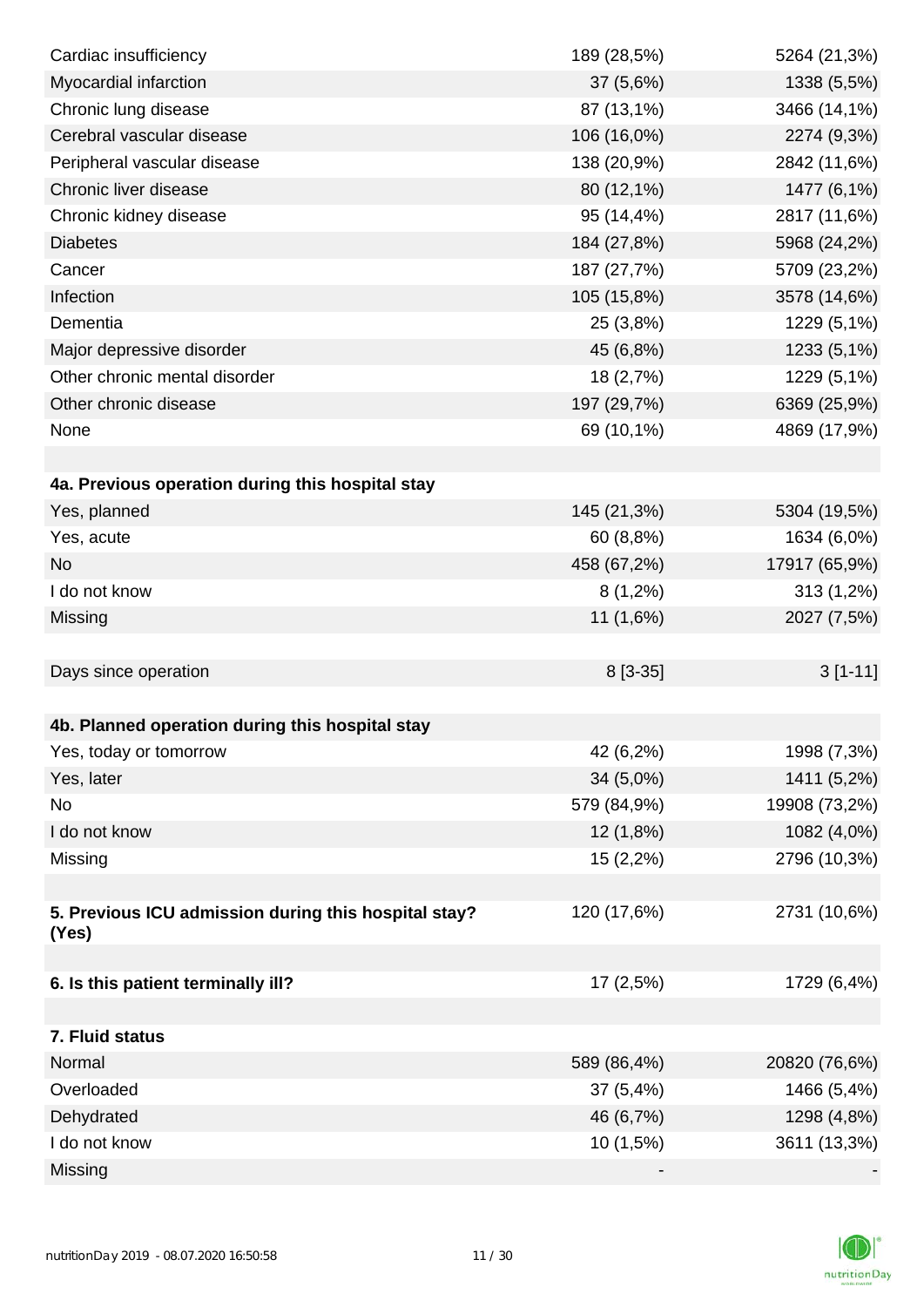| 8. Number of different medications planned                                               |              |               |
|------------------------------------------------------------------------------------------|--------------|---------------|
| Oral                                                                                     | $6[4-9]$     | $5[2-8]$      |
| Other                                                                                    | $1[1-3]$     | $2[1-4]$      |
|                                                                                          |              |               |
| 9. Was this patient identified as malnourished or at risk of malnutrition?               |              |               |
| Malnourished                                                                             | 57 (8,4%)    | 3264 (12,0%)  |
| At risk                                                                                  | 131 (19,2%)  | 4856 (17,9%)  |
| <b>No</b>                                                                                | 490 (71,8%)  | 16820 (61,8%) |
| I do not know                                                                            | 4(0,59%)     | 2255 (8,3%)   |
| Missing                                                                                  |              |               |
|                                                                                          |              |               |
| 10. IV Fluids                                                                            |              |               |
| Electrolyte solution (NaCl, Ringers lactate, etc)                                        | 194 (28,4%)  | 9496 (34,9%)  |
| 5% Glucose solution                                                                      | $30(4, 4\%)$ | 2615 (9,6%)   |
|                                                                                          |              |               |
| 11. Number of ONS drinks planned                                                         | $0[0-2]$     | $0[0-0]$      |
|                                                                                          |              |               |
| 12. Nutrition intake                                                                     |              |               |
| Regular hospital food                                                                    | 495 (72,6%)  | 15788 (58,1%) |
| Fortified/enriched hospital food                                                         | 82 (12,0%)   | 3133 (11,5%)  |
| Protein/energy supplement (e.g. ONS drinks)                                              | 172 (25,2%)  | 4012 (14,8%)  |
| <b>Enteral nutrition</b>                                                                 | 24 (3,5%)    | 1315 (4,8%)   |
| Parenteral nutrition                                                                     | 29 (4,3%)    | 1286 (4,7%)   |
| Special diet                                                                             | 179 (26,2%)  | 8834 (32,5%)  |
| None                                                                                     | $7(1,0\%)$   | 1283 (4,7%)   |
|                                                                                          |              |               |
| 13a. All lines and Tubes                                                                 |              |               |
| <b>Central Venous</b>                                                                    | 84 (12,3%)   | 2360 (9,2%)   |
| Peripheral venous access                                                                 | 313 (45,9%)  | 12501 (48,7%) |
| Nasogastric                                                                              | 4 (0,59%)    | 680 (2,6%)    |
| Nasojejunal                                                                              | $3(0,44\%)$  | 135 (0,53%)   |
| Nasoduadenal                                                                             |              | 99 (0,39%)    |
| Enterostoma                                                                              | 1(0,15%)     | 126 (0,49%)   |
| Percutaneous endoscopy/surgical gastrostomy                                              | $8(1,2\%)$   | 234 (0,91%)   |
| Percutaneous endoscopy/surgical jejunostomy                                              | $3(0,44\%)$  | 95 (0,37%)    |
| None                                                                                     | 287 (42,1%)  | 12303 (45,2%) |
|                                                                                          |              |               |
| 13b. Were there complications with nutrition related lines<br>and tubes since admission? |              |               |
| Yes, previously                                                                          | $3(0,44\%)$  | 362 (1,3%)    |
| Yes, ongoing                                                                             | 5(0,73%)     | 227 (0,83%)   |
| <b>No</b>                                                                                | 587 (86,1%)  | 21227 (78,1%) |
| I do not know                                                                            | 42 (6,2%)    | 2312 (8,5%)   |
| Missing                                                                                  | 45 (6,6%)    | 3067 (11,3%)  |

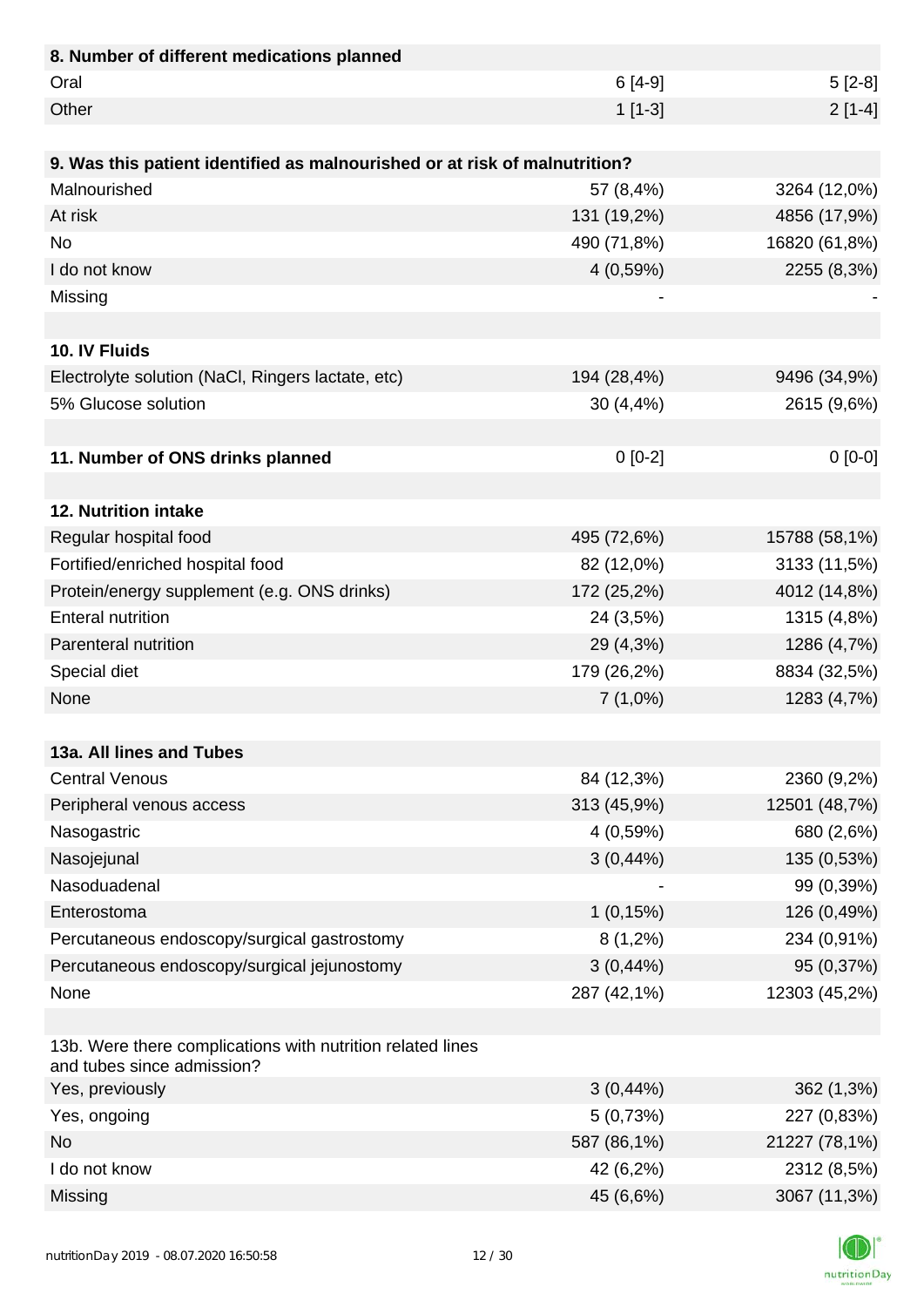| 14. Please indicate if any of the following was done for this patient since admission |             |               |
|---------------------------------------------------------------------------------------|-------------|---------------|
| Energy requirements were determined                                                   | 233 (34,2%) | 9593 (37,3%)  |
| Protein requirements were determined                                                  | 193 (28,3%) | 8543 (33,3%)  |
| Food/Nutrition intake was recorded in the patient record                              | 218 (32,0%) | 11079 (43,1%) |
| Nutrition treatment plan was developed                                                | 172 (25,2%) | 9042 (35,2%)  |
| Nutrition expert was consulted                                                        | 241 (35,3%) | 9313 (36,3%)  |
| Malnutrition status is recorded in the patient record                                 | 132 (19,4%) | 8238 (32,1%)  |
| None                                                                                  |             |               |
|                                                                                       |             |               |
| 15a. Energy goal                                                                      |             |               |
| $< 500$ kcal                                                                          | 24 (3,5%)   | 1046 (3,8%)   |
| 500-999 kcal                                                                          | 1(0,15%)    | 269 (0,99%)   |
| 1000-1499 kcal                                                                        | 31 (4,5%)   | 2400 (8,8%)   |
| 1500-1999 kcal                                                                        | 168 (24,6%) | 8218 (30,2%)  |
| >=2000 kcal                                                                           | 177 (26,0%) | 2704 (9,9%)   |
| Not determined                                                                        | 268 (39,3%) | 8749 (32,2%)  |
| I do not know                                                                         | 13 (1,9%)   | 2265 (8,3%)   |
| Missing                                                                               |             | 1544 (5,7%)   |
|                                                                                       |             |               |
| 15b. Energy intake                                                                    |             |               |
| $< 500$ kcal                                                                          | 36 (5,3%)   | 1697 (6,2%)   |
| 500-999 kcal                                                                          | $21(3,1\%)$ | 1257 (4,6%)   |
| 1000-1499 kcal                                                                        | 59 (8,7%)   | 3424 (12,6%)  |
| 1500-1999 kcal                                                                        | 167 (24,5%) | 5999 (22,1%)  |
| >=2000 kcal                                                                           | 121 (17,7%) | 1448 (5,3%)   |
| Not determined                                                                        | 255 (37,4%) | 8533 (31,4%)  |
| I do not know                                                                         | 23 (3,4%)   | 3276 (12,0%)  |
| Missing                                                                               |             | 1561 (5,7%)   |
|                                                                                       |             |               |
| 16. Since admission, this patient's health status has                                 |             |               |
| Improved                                                                              | 359 (52,6%) | 12837 (47,2%) |
| Deteriorated                                                                          | 15 (2,2%)   | 1433 (5,3%)   |
| Remained the same                                                                     | 226 (33,1%) | 7057 (25,9%)  |
| This patient has just been admitted                                                   | 23 (3,4%)   | 1699 (6,2%)   |
| I do not know                                                                         | 59 (8,7%)   | 2663 (9,8%)   |
| Missing                                                                               |             | 1506 (5,5%)   |
|                                                                                       |             |               |
| Length of hospital stay (days)                                                        | 12 [6-21]   | 12 [6-23]     |
|                                                                                       |             |               |
| <b>Outcome Code</b>                                                                   |             |               |
| 1= Still in the hospital                                                              | 51 (7,5%)   | 2601 (9,6%)   |
| 2= Transferred to another hospital                                                    | 24 (3,5%)   | 571 (2,1%)    |
| 3= Transferred to long term care                                                      | 15(2,2%)    | 1107 (4,1%)   |
|                                                                                       |             |               |

K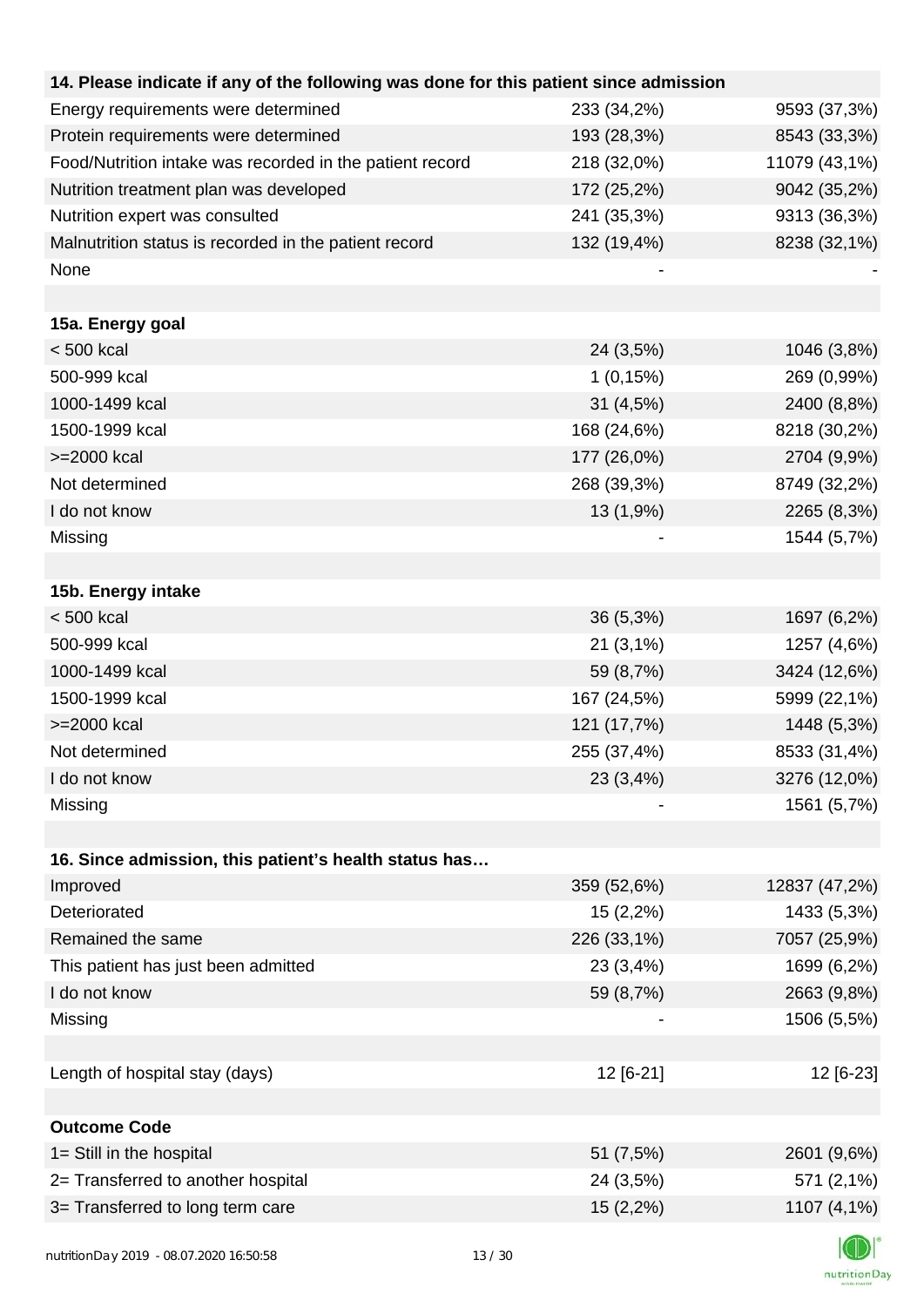| 4= Rehabilitation                    | 23 (3,4%)   | 1222 (4,5%)   |
|--------------------------------------|-------------|---------------|
| 5= Discharged home                   | 487 (71,4%) | 20149 (74,1%) |
| $6 = Death$                          | $9(1,3\%)$  | 845 (3,1%)    |
| $7 =$ Others                         | $7(1,0\%)$  | 507 (1,9%)    |
| Missing                              | 66 (9,7%)   | 193 (0,71%)   |
|                                      |             |               |
| <b>Readmitted since ND</b>           |             |               |
| $1 = No$                             | 455 (81,5%) | 18115 (75,8%) |
| 2= Yes, same hospital planned        | 65 (11,6%)  | 1637 (6,9%)   |
| 3= Yes, same hospital unplanned      | 18 (3,2%)   | 1465 (6,1%)   |
| 4= Yes, different hospital planned   | 1(0,18%)    | 112 (0,47%)   |
| 5= Yes, different hospital unplanned | 1(0,18%)    | 112 (0,47%)   |
| 6= Unknown                           | $8(1,4\%)$  | 796 (3,3%)    |
| <b>Missing</b>                       | $5(0,90\%)$ | 1597 (6,7%)   |

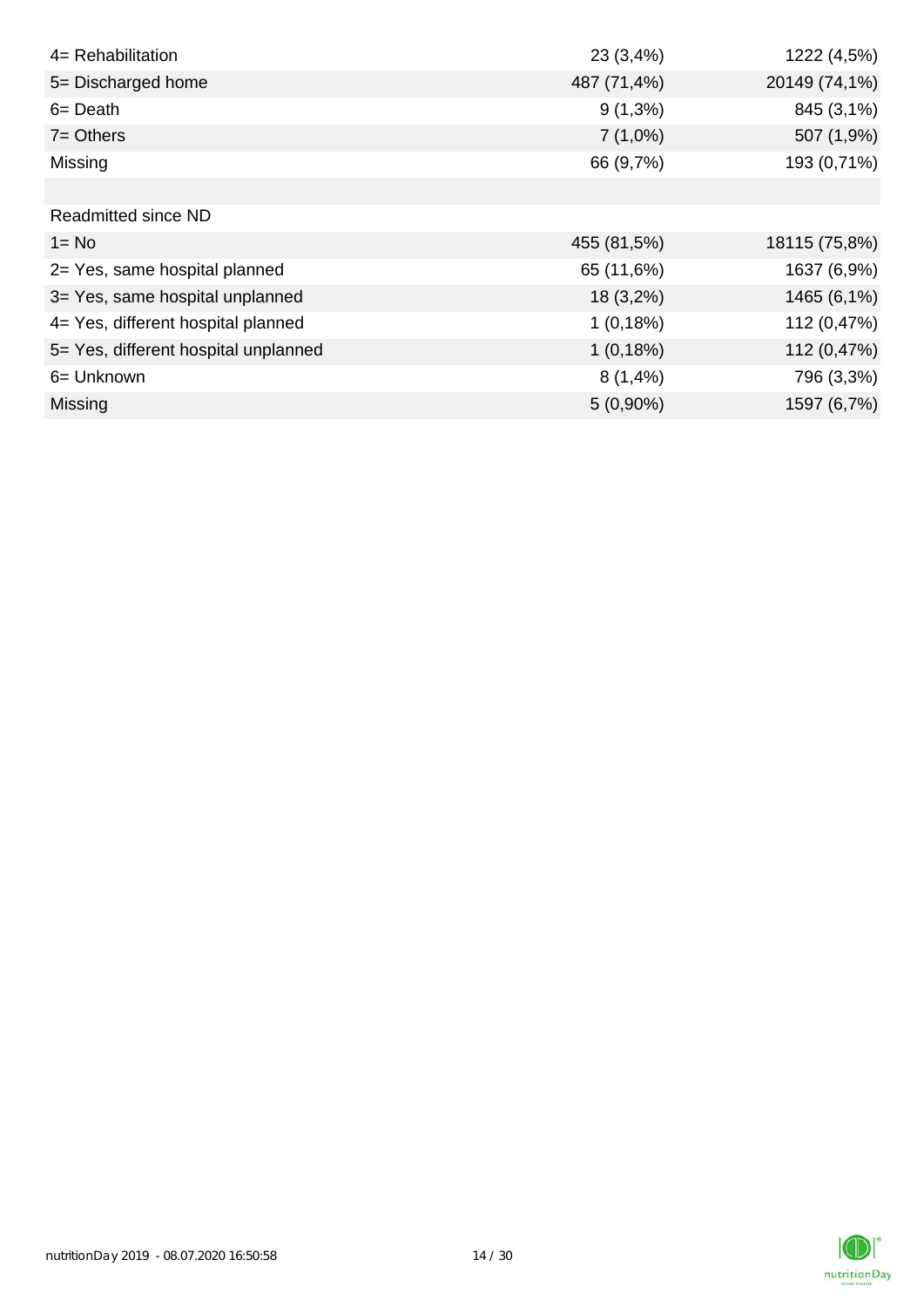|                                                                                   | <b>YOUR RESULTS</b> | <b>REFERENCE RESULTS</b> |
|-----------------------------------------------------------------------------------|---------------------|--------------------------|
|                                                                                   |                     |                          |
| 1. What are your typical dietary habits?                                          |                     |                          |
| No special dietary habits                                                         | 552 (81,8%)         | 17526 (66,5%)            |
| I am vegetarian                                                                   | $8(1,2\%)$          | 510 (1,9%)               |
| I adhee to a vegan diet                                                           | 4(0,59%)            | 193 (0,73%)              |
| I eat gluten-free diet                                                            | $7(1,0\%)$          | 244 (0,93%)              |
| I avoid added sugars                                                              | 52 (7,7%)           | 3934 (14,9%)             |
| I avoid carbohydrates                                                             | 100 (14,8%)         | 1502 (5,7%)              |
| I eat a low fat-diet                                                              | 13 (1,9%)           | 2899 (11,0%)             |
| I am lactose intolerant                                                           | 10 (1,5%)           | 946 (3,6%)               |
| Other special diet due to intolerances/allergies                                  | 10 (1,5%)           | 469 (1,8%)               |
| Other                                                                             | 35 (5,2%)           | 1854 (7,0%)              |
| No answer given                                                                   | $2(0,30\%)$         | 1891 (7,2%)              |
| 2. Where did you live before your current hospital admission?                     |                     |                          |
| At home                                                                           | 597 (88,4%)         | 22025 (83,6%)            |
| In a nursing home or other live-in facility                                       | 18 (2,7%)           | 836 (3,2%)               |
| I was transferred from another hospital                                           | 54 (8,0%)           | 1411 (5,4%)              |
| Other                                                                             | 4(0,59%)            | 374 (1,4%)               |
| Missing                                                                           | $2(0,30\%)$         | 1694 (6,4%)              |
|                                                                                   |                     |                          |
| 3. In general, are you able to walk?                                              |                     |                          |
| Yes                                                                               | 442 (65,5%)         | 16014 (60,8%)            |
| Yes, with someone's help                                                          | 39 (5,8%)           | 2580 (9,8%)              |
| Yes, independently using a cane, walker, or crutches                              | 144 (21,3%)         | 3466 (13,2%)             |
| No, I have a wheelchair                                                           | 13 (1,9%)           | 1033 (3,9%)              |
| No, I am bedridden                                                                | 36 (5,3%)           | 1462 (5,6%)              |
| Missing                                                                           | 1(0,15%)            | 1785 (6,8%)              |
|                                                                                   |                     |                          |
| 4. In general, how would you say your health is?                                  |                     |                          |
| Very good                                                                         | 37 (5,5%)           | 1854 (7,0%)              |
| Good                                                                              | 222 (32,9%)         | 8966 (34,0%)             |
| Fair                                                                              | 267 (39,6%)         | 9409 (35,7%)             |
| Poor                                                                              | 124 (18,4%)         | 3513 (13,3%)             |
| Very poor                                                                         | 20 (3,0%)           | 824 (3,1%)               |
| Missing                                                                           | 5(0,74%)            | 1774 (6,7%)              |
| 5. Over the last 12 months prior to your current hospital admission approximately |                     |                          |
| how many times have you seen a doctor?                                            | $5[3-10]$           | $5[2-10]$                |

| now many times have you seen a doctor?                                               | $513 - 101$ | $512 - 101$ |
|--------------------------------------------------------------------------------------|-------------|-------------|
| how many times have you been admitted to the<br>hospital (Emergency room, any ward)? | $1$ [0-2]   | 1 [0-2]     |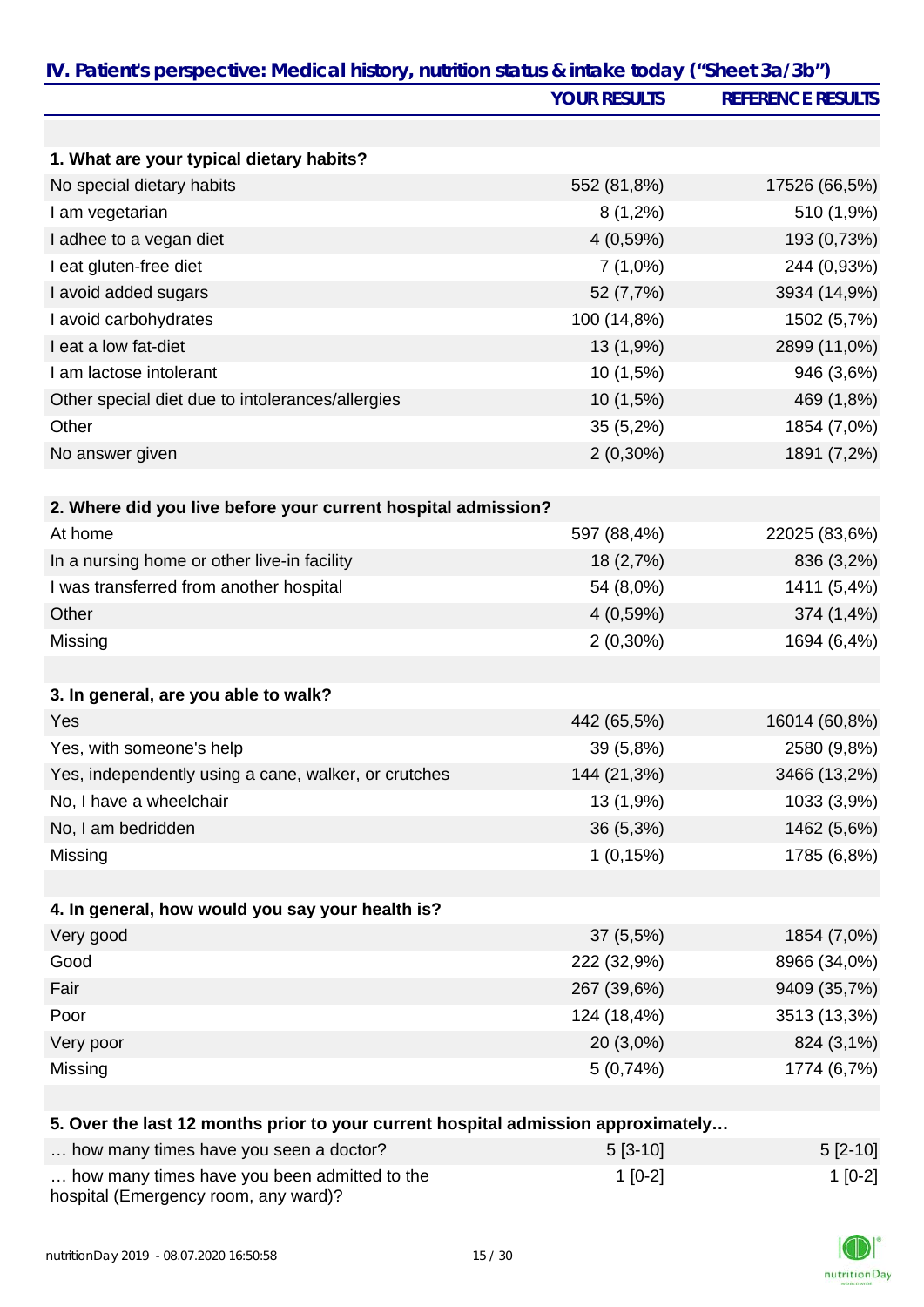| how many nights in total have you spent in hospital? | $7$ [1-21] | $5[0-15]$ |
|------------------------------------------------------|------------|-----------|
|                                                      |            |           |

| 6. How many different medications do you take routinely each day (prior to hospitalisation)? |             |               |
|----------------------------------------------------------------------------------------------|-------------|---------------|
| $1 - 2$                                                                                      | 121 (17,9%) | 4936 (18,7%)  |
| $3-5$                                                                                        | 194 (28,7%) | 6672 (25,3%)  |
| More than 5                                                                                  | 251 (37,2%) | 7906 (30,0%)  |
| None                                                                                         | 92 (13,6%)  | 3926 (14,9%)  |
| I do not know                                                                                | 15 (2,2%)   | 1077 (4,1%)   |
| Missing                                                                                      | $2(0,30\%)$ | 1823 (6,9%)   |
|                                                                                              |             |               |
| 7. Do you have health insurance?                                                             |             |               |
| Yes, private insurance only                                                                  | 11 (1,6%)   | 4253 (16,1%)  |
| Yes, public insurance only                                                                   | 614 (91,0%) | 12350 (46,9%) |
| Yes, both                                                                                    | 29 (4,3%)   | 3229 (12,3%)  |
| None                                                                                         | $9(1,3\%)$  | 2938 (11,2%)  |
| I prefer not to answer                                                                       | 4 (0,59%)   | 1314 (5,0%)   |
| Missing                                                                                      | $8(1,2\%)$  | 2256 (8,6%)   |
|                                                                                              |             |               |
| 8. What was your weight 5 years ago?                                                         | 80 [68-95]  | 72 [60-85]    |
| I do not know                                                                                | 118 (17,5%) | 6267 (23,8%)  |
| 9a. Have you lost weight within the last 3 months?                                           |             |               |
| Yes, intentionally                                                                           | 50 (7,4%)   | 2468 (9,4%)   |
| Yes, unintentionally                                                                         | 261 (38,7%) | 10065 (38,2%) |
| No, my weight stayed the same                                                                | 222 (32,9%) | 7869 (29,9%)  |
| No, I gained weight                                                                          | 78 (11,6%)  | 2857 (10,8%)  |
| I do not know                                                                                | 53 (7,9%)   | 2512 (9,5%)   |
| Missing                                                                                      | 11(1,6%)    | 569 (2,2%)    |
|                                                                                              |             |               |
| 9b. If yes, how many kg did you lose?                                                        | $7[4-10]$   | 6 [4-10]      |
| I do not know                                                                                | 20 (6,4%)   | 1997 (15,9%)  |
|                                                                                              |             |               |
| 10. Did you know about your hospitalisation two days<br>before admission? (Yes)              | 359 (54,8%) | 9602 (40,6%)  |
|                                                                                              |             |               |
| 11. Please indicate if you                                                                   |             |               |
| were weighed at admission                                                                    | 444 (66,0%) | 14112 (57,4%) |
| were informed about your nutrition status                                                    | 322 (48,3%) | 8364 (34,3%)  |
| were informed about nutrition care options                                                   | 285 (42,8%) | 7769 (31,9%)  |
| received special nutrition care                                                              | 250 (37,5%) | 7463 (30,7%)  |
|                                                                                              |             |               |

| 12. How well have you eaten in the week before you were admitted to the hospital? |             |               |
|-----------------------------------------------------------------------------------|-------------|---------------|
| More than normal                                                                  | $26(3,9\%)$ | 1163 (4,4%)   |
| Normal                                                                            | 446 (66,2%) | 15832 (60,4%) |

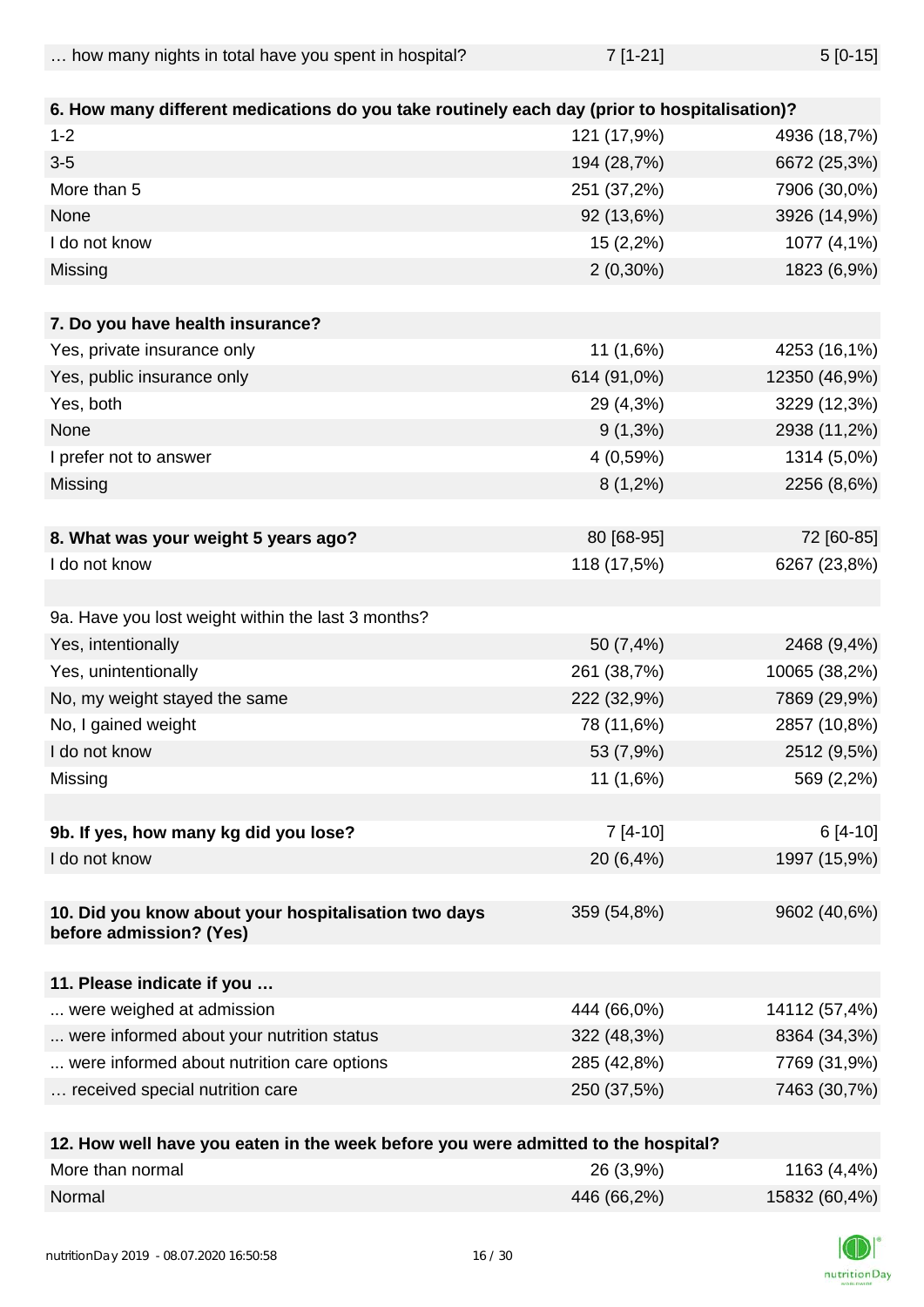| About 3/4 of normal                                                            | 83 (12,3%)  | 2728 (10,4%)  |
|--------------------------------------------------------------------------------|-------------|---------------|
| About half of normal                                                           | 82 (12,2%)  | 3287 (12,5%)  |
| About a quarter to nearly nothing                                              | $34(5,0\%)$ | 2496 (9,5%)   |
| I do not know                                                                  | 1(0,15%)    | 264 (1,0%)    |
| Missing                                                                        | $2(0,30\%)$ | 443 (1,7%)    |
|                                                                                |             |               |
| 13. In general, how satisfied are you with the food at the hospital?           |             |               |
| Very satisfied                                                                 | 171 (25,4%) | 6066 (23,1%)  |
| Somewhat satisfied                                                             | 287 (42,6%) | 8166 (31,2%)  |
| <b>Neutral</b>                                                                 | 126 (18,7%) | 4867 (18,6%)  |
| <b>Dissatisfied</b>                                                            | 36 (5,3%)   | 2103 (8,0%)   |
| Very dissatisfied                                                              | 12 (1,8%)   | 726 (2,8%)    |
| I do not know                                                                  | 40 (5,9%)   | 2021 (7,7%)   |
| Missing                                                                        | $2(0,30\%)$ | 2264 (8,6%)   |
|                                                                                |             |               |
| 14. Did you get any help with eating TODAY?                                    |             |               |
| Yes, from family or friends                                                    | 6(0,89%)    | 2448 (9,3%)   |
| Yes, from hospital staff                                                       | 36 (5,3%)   | 1670 (6,4%)   |
| <b>No</b>                                                                      | 619 (91,8%) | 19193 (73,2%) |
| I do not know                                                                  | 5(0,74%)    | $302(1,2\%)$  |
| Missing                                                                        | $8(1,2\%)$  | 2600 (9,9%)   |
|                                                                                |             |               |
| 15. Were you able to eat without interruption TODAY?                           | 543 (82,0%) | 17231 (74,2%) |
| (Yes)                                                                          |             |               |
|                                                                                |             |               |
| 16a. Please indicate how much hospital food you ate for lunch or dinner TODAY: |             |               |
| About all                                                                      | 316 (46,9%) | 12095 (46,1%) |
| 1/2                                                                            | 220 (32,6%) | 6486 (24,7%)  |
| 1/4                                                                            | 66 (9,8%)   | 3353 (12,8%)  |
| Nothing                                                                        | 61 (9,1%)   | 3130 (11,9%)  |
| Missing                                                                        | 11 (1,6%)   | 1149 (4,4%)   |
|                                                                                |             |               |
| 16b. The portion size of the meal I ordered TODAY was<br>Standard              |             |               |
|                                                                                | 389 (57,7%) | 15979 (61,0%) |
| Smaller                                                                        | 45 (6,7%)   | 2367 (9,0%)   |
| Larger                                                                         | 119 (17,7%) | 1119 (4,3%)   |
| I do not know                                                                  | 62 (9,2%)   | 2429 (9,3%)   |
| Missing                                                                        | 59 (8,8%)   | 4319 (16,5%)  |
|                                                                                |             |               |
| 17. If you did not eat everything of your meal, please tell us why:            |             |               |
| I did not like the type of food offered                                        | 20 (5,8%)   | 2061 (15,9%)  |
| I did not like the smell/taste of the food                                     | 53 (15,3%)  | 1569 (12,1%)  |
| The food did not fit my cultural/religious preferences                         |             | 143 (1,1%)    |
| The food was too hot                                                           |             | 59 (0,45%)    |

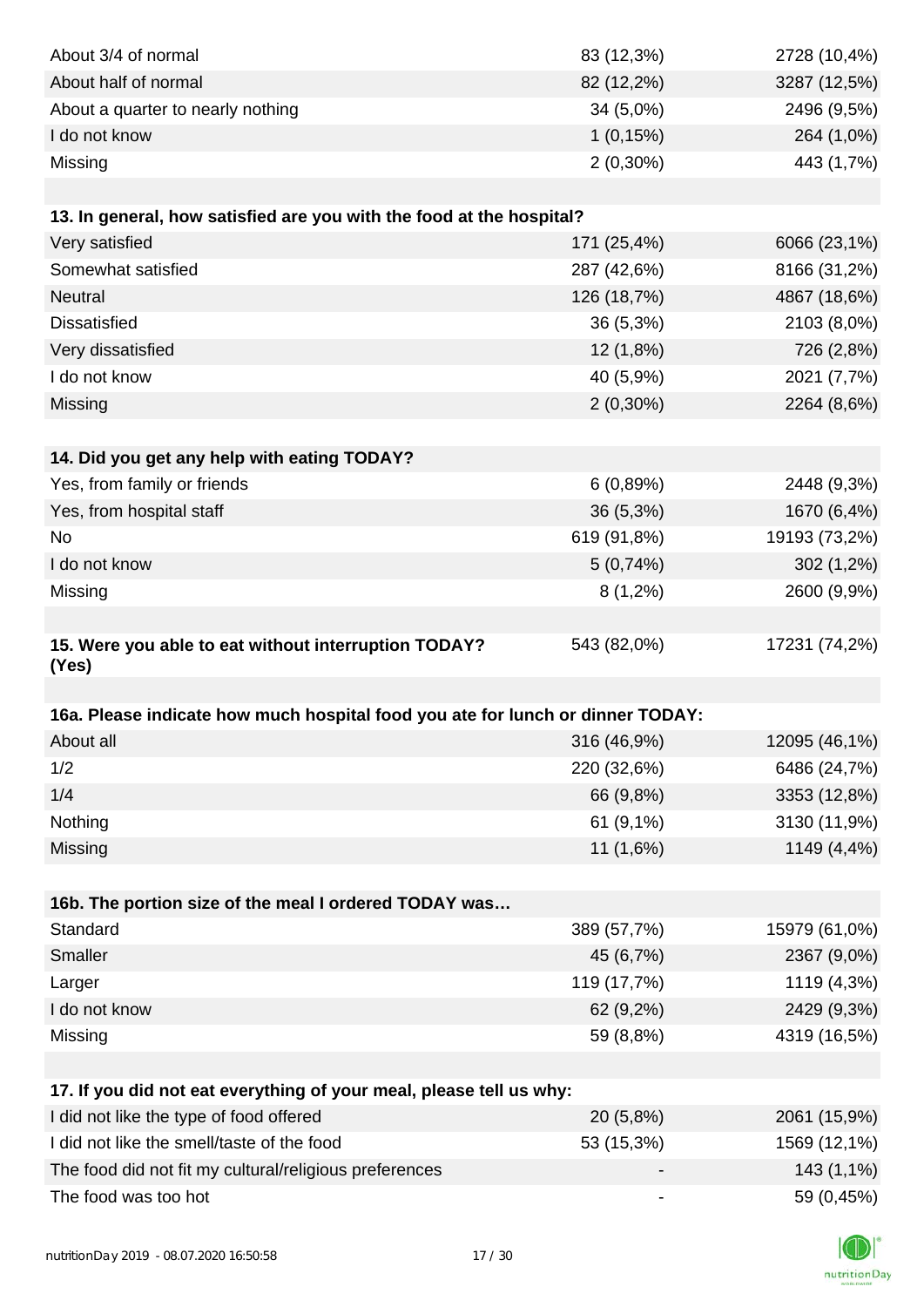| 3(0,86%)                 | 296 (2,3%)   |
|--------------------------|--------------|
| 1(0,29%)                 | 96 (0,74%)   |
| 82 (23,6%)               | 2205 (17,0%) |
| 76 (21,9%)               | 3830 (29,5%) |
| 28 (8,1%)                | 761 (5,9%)   |
| 98 (28,2%)               | 1427 (11,0%) |
| 14 (4,0%)                | 1029 (7,9%)  |
| 9(2,6%)                  | 789 (6,1%)   |
| $\overline{\phantom{a}}$ | 208 (1,6%)   |
| 28 (8,1%)                | 1289 (9,9%)  |
| $11(3,2\%)$              | 766 (5,9%)   |
| 3(0,86%)                 | 139 (1,1%)   |
| 16 (4,6%)                | 1829 (14,1%) |
|                          |              |

| Water                                                               | $4[2-6]$    | $3[2-5]$     |
|---------------------------------------------------------------------|-------------|--------------|
| Tea                                                                 | $5[3-7]$    | $1[0-2]$     |
| Coffee                                                              | $1[1-1]$    | $1[1-2]$     |
| <b>Milk</b>                                                         | $1[1-1]$    | $1[0-1]$     |
| Fruit juice                                                         | $1[1-2]$    | $1[0-2]$     |
| Soft drinks                                                         | $5[2-7]$    | $0[0-1]$     |
| <b>Nutrition drink</b>                                              | $1[1-2]$    | $0[0-1]$     |
| Other                                                               | $3[2-5]$    | $0[0-1]$     |
|                                                                     |             |              |
| 19a. Did you eat any food apart from hospital food<br><b>TODAY?</b> | 182 (28,2%) | 6580 (28,9%) |
|                                                                     |             |              |
| 19b. If yes, what did you eat?                                      |             |              |
| Sweet snacks                                                        | 70 (38,5%)  | 1928 (29,3%) |
| Salty snacks                                                        | 18 (9,9%)   | 749 (11,4%)  |
| Homemade food                                                       | 28 (15,4%)  | 963 (14,6%)  |
| <b>Fruits</b>                                                       | 84 (46,2%)  | 2551 (38,8%) |
| Dairy products                                                      | 15 (8,2%)   | 724 (11,0%)  |
| Food delivered/restaurant                                           | 3(1,6%)     | 293 (4,5%)   |
| Sandwich                                                            | $6(3,3\%)$  | 421 (6,4%)   |
| Other                                                               | 10 (5,5%)   | 1042 (15,8%) |
|                                                                     |             |              |
| 20. How has your food intake changed since your hospital admission? |             |              |
| Increased                                                           | $81(120\%)$ | $(14.1\%)$   |

| Increased       | 81 (12,0%)  | 3706 (14,1%)  |
|-----------------|-------------|---------------|
| Decreased       | 115 (17,1%) | 7774 (29,7%)  |
| Stayed the same | 434 (64,4%) | 10331 (39,4%) |
| I do not know   | 33(4,9%)    | 1690 (6,4%)   |
| Missing         | $11(1,6\%)$ | 2712 (10,3%)  |

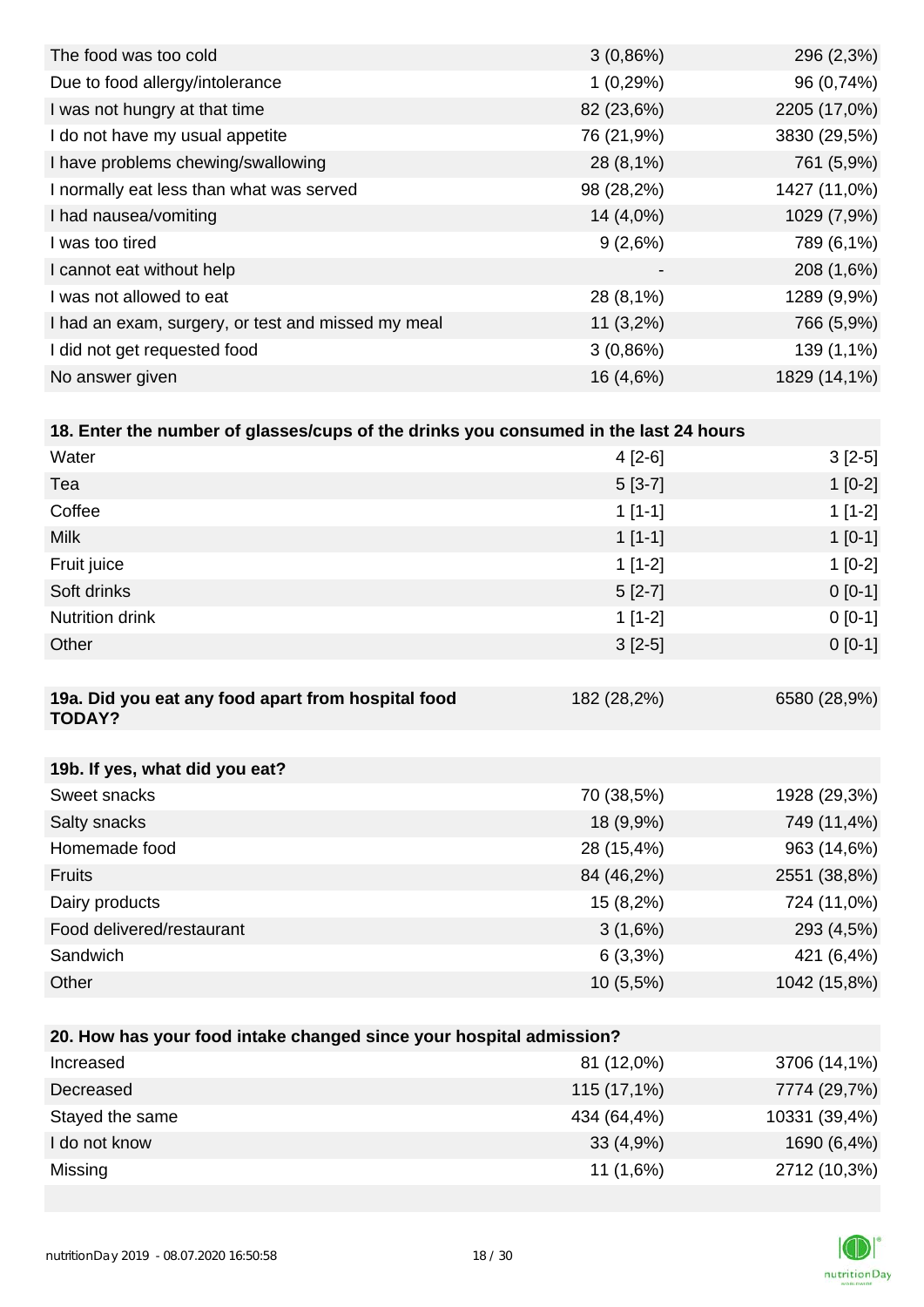| 21. TODAY I feel                                     |              |               |
|------------------------------------------------------|--------------|---------------|
| Stronger than at admission                           | 226 (33,5%)  | 11240 (42,9%) |
| Weaker than at admission                             | 145 (21,5%)  | 4893 (18,7%)  |
| Same as at admission                                 | 272 (40,4%)  | 7428 (28,3%)  |
| I was admitted today                                 | 12(1,8%)     | 662 (2,5%)    |
| I do not know                                        | $16(2, 4\%)$ | 1384 (5,3%)   |
| Missing                                              | 3(0,45%)     | 606 (2,3%)    |
|                                                      |              |               |
| 22. Can you walk without assistance TODAY?           |              |               |
| Yes                                                  | 453 (67,2%)  | 15438 (58,9%) |
| No, only with assistance                             | 145 (21,5%)  | 6458 (24,6%)  |
| No, I stay in bed                                    | 55 (8,2%)    | 3018 (11,5%)  |
| Missing                                              | $21(3,1\%)$  | 1299 (5,0%)   |
|                                                      |              |               |
| 23. Did anyone help you complete this questionnaire? | 433 (65,5%)  | 15731 (65,1%) |

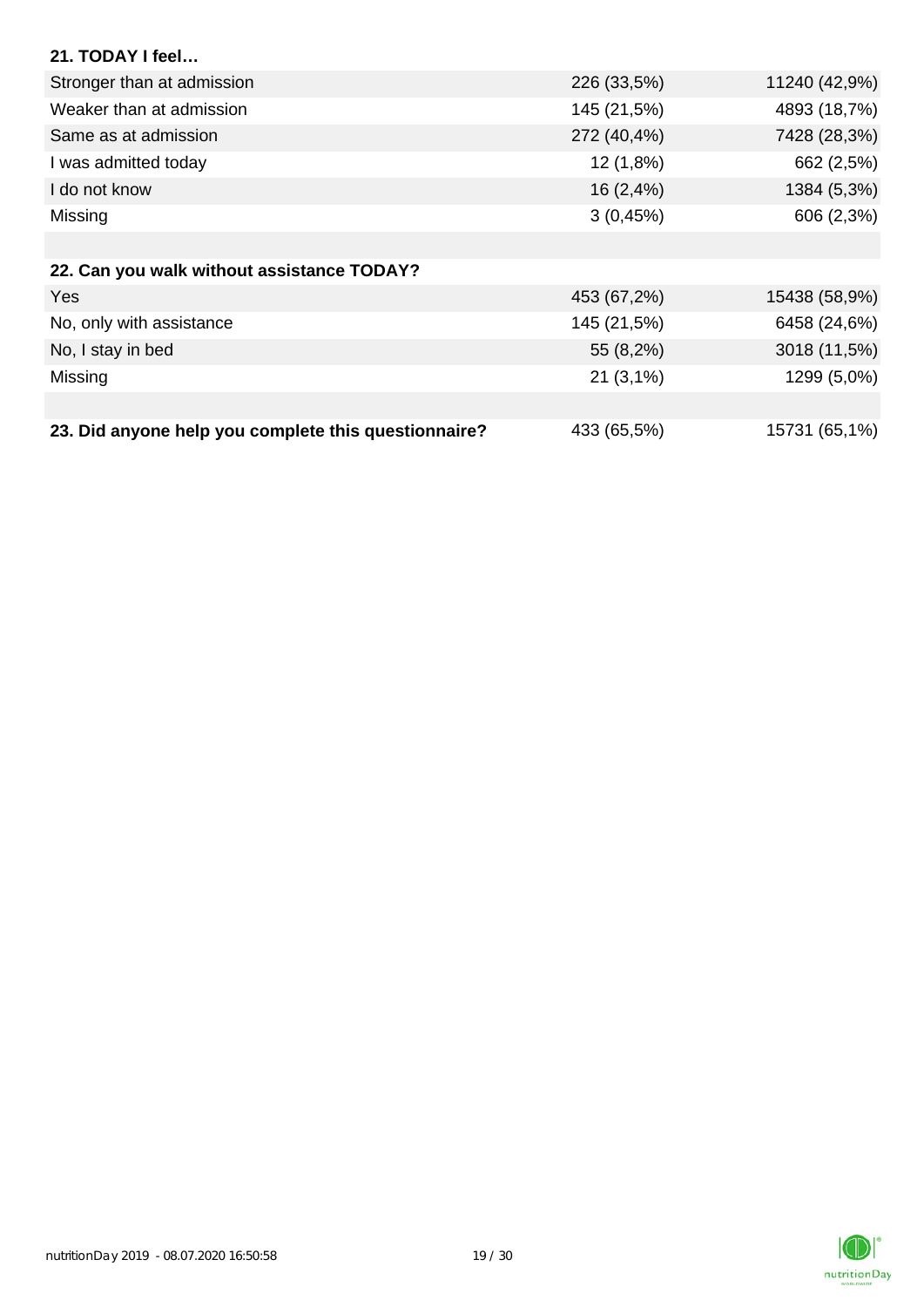| V. Oncology: Unit organisation and structures ("Sheet 1 onco")           |                          |                          |
|--------------------------------------------------------------------------|--------------------------|--------------------------|
|                                                                          | <b>YOUR RESULTS</b>      | <b>REFERENCE RESULTS</b> |
| Number of units with cancer patients:                                    | 8                        | 331                      |
|                                                                          |                          |                          |
| Computerized system in hospital:                                         | 8 units (100%) YES       | 312 units (94%) YES      |
| Nutritional treatment of cancer patients is part of overall<br>care plan | 8 units (100%) YES       | 297 units (90%) YES      |
| <b>Nutritional treatment is considered</b>                               |                          |                          |
| Routinely                                                                |                          | 195 (58,9%)              |
| When patient asks                                                        |                          | 88 (26,6%)               |
| When body weight loss > 10%                                              |                          | 111 (33,5%)              |
| During palliative phase                                                  |                          | 91 (27,5%)               |
| Other                                                                    |                          | 23 (6,95%)               |
| Missing                                                                  |                          | 31 (9,37%)               |
|                                                                          |                          |                          |
| Nutritional treatment is not part of the comprehensive approach due to   |                          |                          |
| Lack of evidence                                                         | $\overline{\phantom{0}}$ | 10 (3,02%)               |
| No knowledge of the field                                                |                          | 11 (3,32%)               |
| No reimbursement                                                         |                          | 8(2,42%)                 |
| It feeds the tumour                                                      |                          | $2(0,60\%)$              |
| Other                                                                    |                          | 12 (3,63%)               |
|                                                                          |                          |                          |
| Nutritional therapy used for cancer patients                             |                          |                          |
| Nutrition according to nutrition plan                                    |                          | 217 (65,6%)              |
| Calculation of energy needs                                              |                          | 238 (71,9%)              |
| Monitoring patients intake and use of oral supplements                   |                          | 283 (85,5%)              |
| None                                                                     |                          | $7(2,11\%)$              |
| Other                                                                    |                          | 16 (4,83%)               |
| Missing                                                                  |                          | 8(2,42%)                 |
|                                                                          |                          |                          |
| Nutritional therapy is not used due to                                   |                          |                          |
| Lack of evidence                                                         |                          | $3(0,91\%)$              |
| Lack of experience                                                       |                          | 9(2,72%)                 |
| No reimbursement                                                         |                          | $5(1,51\%)$              |
| Lack of dietitians                                                       |                          | 14 (4,23%)               |
| Lack of other experts                                                    |                          | $4(1,21\%)$              |
| Other                                                                    |                          | $7(2,11\%)$              |
| Missing                                                                  |                          | $1(0,30\%)$              |

### **Assessment of parameters in cancer patients & methods used:**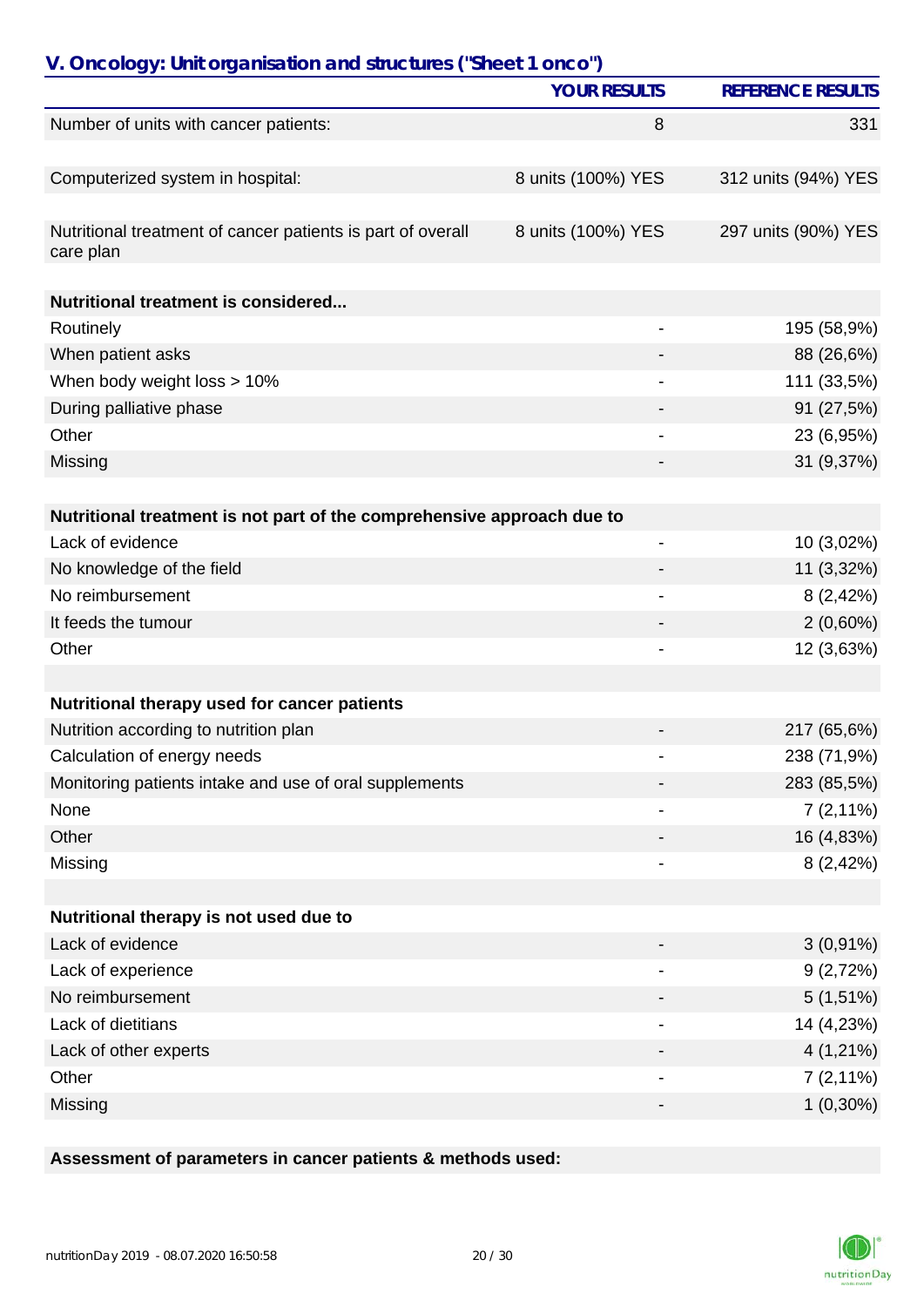| Anthropometry/Body composition: |                              |             |
|---------------------------------|------------------------------|-------------|
| <b>Body weight</b>              |                              |             |
| Regularly                       | 8 (100%)                     | 224 (67,7%) |
| At chemotherapy                 |                              | 53 (16,0%)  |
| When necessary                  |                              | 43 (13,0%)  |
| Never                           | -                            | $4(1,21\%)$ |
| Unknown                         | -                            | $3(0,91\%)$ |
| Missing                         |                              | $4(1,21\%)$ |
|                                 |                              |             |
| Anthropometrics (circumference) |                              |             |
| Regularly                       | 5(62,5%)                     | 38 (11,5%)  |
| At chemotherapy                 | $\qquad \qquad \blacksquare$ | $7(2,11\%)$ |
| When necessary                  | 3(37,5%)                     | 118 (35,6%) |
| <b>Never</b>                    | -                            | 143 (43,2%) |
| Unknown                         |                              | 10 (3,02%)  |
| Missing                         | -                            | 15 (4,53%)  |
|                                 |                              |             |
| <b>BIA</b>                      |                              |             |
| Regularly                       |                              | 12 (3,63%)  |
| At chemotherapy                 | $\qquad \qquad \blacksquare$ | 4 (1,21%)   |
| When necessary                  | 3(37,5%)                     | 102 (30,8%) |
| Never                           | 5 (62,5%)                    | 187 (56,5%) |
| Unknown                         | $\overline{\phantom{a}}$     | 12 (3,63%)  |
| Missing                         |                              | 14 (4,23%)  |
|                                 |                              |             |
| <b>CT SCAN</b>                  |                              |             |
| Regularly                       |                              | 13 (3,93%)  |
| At chemotherapy                 | -                            | 4 (1,21%)   |
| When necessary                  | 2(25,0%)                     | 84 (25,4%)  |
| Never                           | 3(37,5%)                     | 199 (60,1%) |
| Unknown                         | 3(37,5%)                     | 18 (5,44%)  |
| Missing                         |                              | 13 (3,93%)  |
|                                 |                              |             |
| <b>DEXA</b>                     |                              |             |
| Regularly                       |                              | $6(1,81\%)$ |
| At chemotherapy                 | $\overline{\phantom{0}}$     | $1(0,30\%)$ |
| When necessary                  | $1(12,5\%)$                  | 55 (16,6%)  |
| Never                           | 4 (50,0%)                    | 227 (68,6%) |
| Unknown                         | 3(37,5%)                     | 27 (8,16%)  |
| Missing                         |                              | 15 (4,53%)  |
|                                 |                              |             |
| <b>Other (body composition)</b> |                              |             |
| Regularly                       |                              | $6(1,81\%)$ |
| At chemotherapy                 | -                            | $1(0,30\%)$ |
|                                 |                              | $\sqrt{2}$  |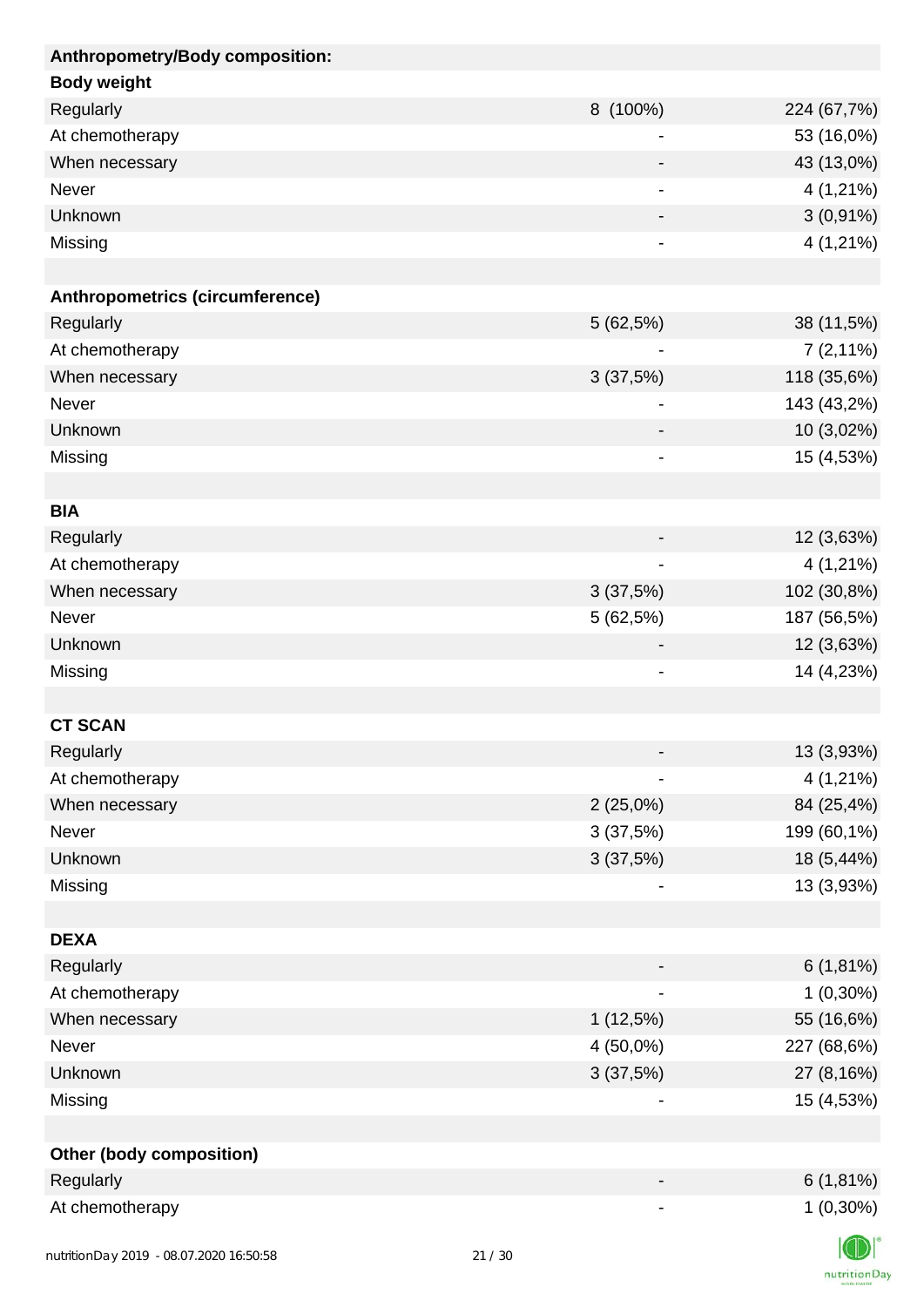| When necessary                          |                              | 47 (14,2%)                             |
|-----------------------------------------|------------------------------|----------------------------------------|
| Never                                   | 1(12,5%)                     | 113 (34,1%)                            |
| Unknown                                 | 3(37,5%)                     | 47 (14,2%)                             |
| Missing                                 | 4 (50,0%)                    | 117 (35,3%)                            |
|                                         |                              |                                        |
| <b>Body function:</b>                   |                              |                                        |
| Handgrip                                |                              |                                        |
| Regularly                               | 1(12,5%)                     | 16 (4,83%)                             |
| At chemotherapy                         |                              | 9(2,72%)                               |
| When necessary                          | 7 (87,5%)                    | 98 (29,6%)                             |
| Never                                   |                              | 176 (53,2%)                            |
| Unknown                                 |                              | 16 (4,83%)<br>$\overline{\phantom{a}}$ |
| Missing                                 | $\overline{\phantom{a}}$     | 16 (4,83%)                             |
|                                         |                              |                                        |
| 6-minutes walking test                  |                              |                                        |
| Regularly                               | $\overline{\phantom{0}}$     | 12 (3,63%)                             |
| At chemotherapy                         |                              | $7(2,11\%)$                            |
| When necessary                          | 3(37,5%)                     | 76 (23,0%)                             |
| Never                                   | 5 (62,5%)                    | 193 (58,3%)                            |
| Unknown                                 | $\qquad \qquad \blacksquare$ | 21 (6,34%)                             |
| Missing                                 |                              | 22 (6,65%)                             |
|                                         |                              |                                        |
| Other (body function)                   |                              |                                        |
| Regularly                               | $\overline{\phantom{a}}$     | 16 (4,83%)                             |
| At chemotherapy                         |                              | $1(0,30\%)$                            |
| When necessary                          | 3(37,5%)                     | 60 (18,1%)                             |
| Never                                   |                              | 120 (36,3%)                            |
| Unknown                                 | $\qquad \qquad \blacksquare$ | 45 (13,6%)                             |
| Missing                                 | 5(62,5%)                     | 89 (26,9%)                             |
|                                         |                              |                                        |
| Nutritional requirements, calculated    |                              |                                        |
| Regularly                               |                              | 107 (32,3%)                            |
| At chemotherapy                         |                              | $3(0,91\%)$                            |
| When necessary                          | 5(62,5%)                     | 160 (48,3%)                            |
| Never                                   |                              | 15 (4,53%)                             |
| Unknown                                 |                              | $5(1,51\%)$                            |
| Missing                                 | 3(37,5%)                     | 41 (12,4%)                             |
|                                         |                              |                                        |
| <b>Nutritional intake:</b>              |                              |                                        |
| <b>Every meal</b>                       |                              |                                        |
| Regularly                               | 2(25,0%)                     | 84 (25,4%)                             |
| At chemotherapy                         |                              | $3(0,91\%)$                            |
| When necessary                          | 4 (50,0%)                    | 143 (43,2%)                            |
| Never                                   | $\overline{\phantom{0}}$     | 39 (11,8%)                             |
|                                         |                              |                                        |
| putrition Dove 2010 08:07:2020 14:50:59 | 22/20                        |                                        |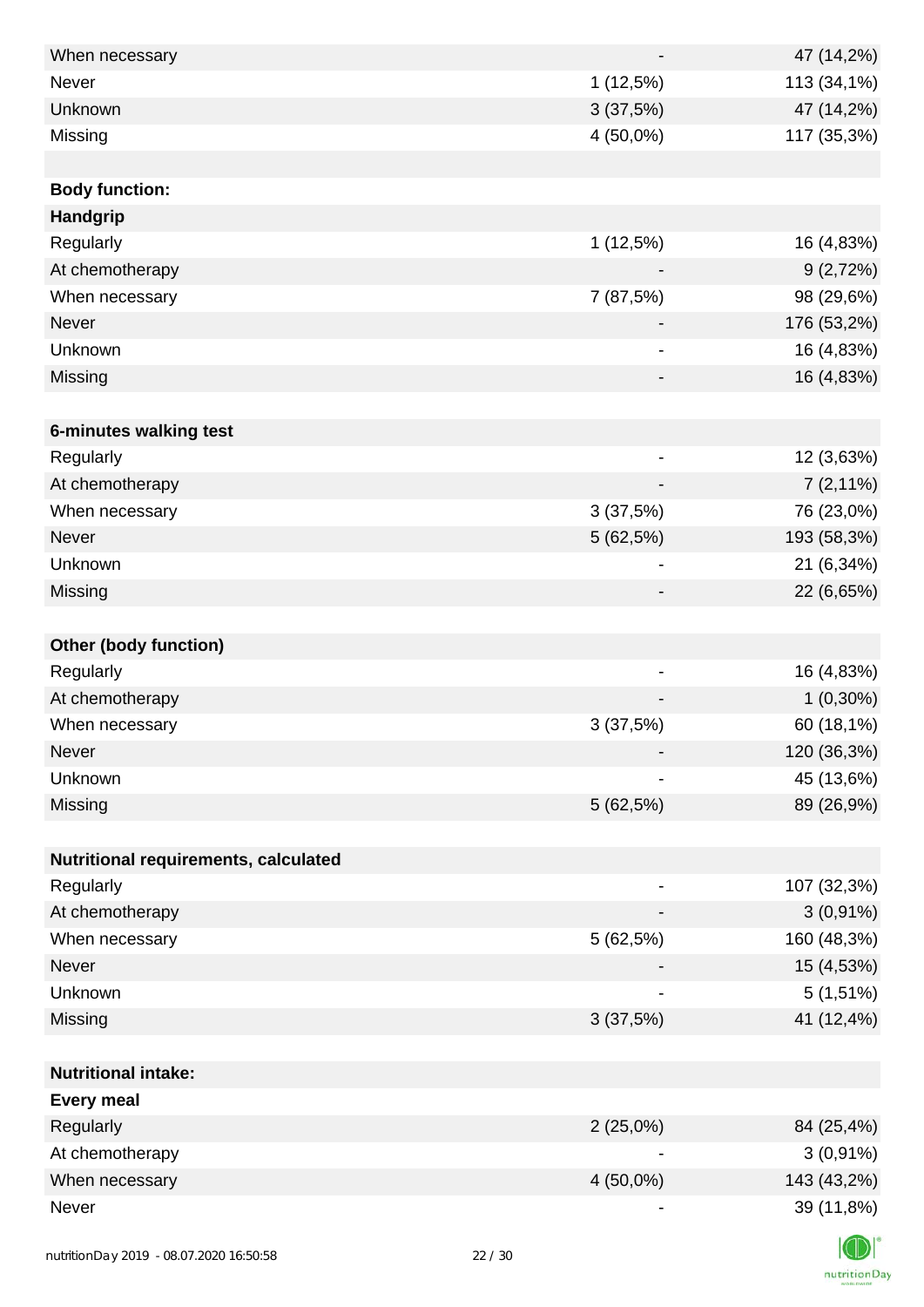| Unknown                    |             | 17 (5,14%)  |
|----------------------------|-------------|-------------|
| Missing                    | $2(25,0\%)$ | 45 (13,6%)  |
|                            |             |             |
| 1 meal per day             |             |             |
| Regularly                  | $1(12,5\%)$ | 26 (7,85%)  |
| At chemotherapy            |             | $3(0,91\%)$ |
| When necessary             | $1(12,5\%)$ | 112 (33,8%) |
| Never                      | 1(12,5%)    | 67 (20,2%)  |
| Unknown                    |             | 21 (6,34%)  |
| Missing                    | 5 (62,5%)   | 102 (30,8%) |
|                            |             |             |
| 2 meals per day            |             |             |
| Regularly                  | 1(12,5%)    | 26 (7,85%)  |
| At chemotherapy            |             | $1(0,30\%)$ |
| When necessary             | $1(12,5\%)$ | 109 (32,9%) |
| Never                      | $1(12,5\%)$ | 69 (20,8%)  |
| Unknown                    |             | 20 (6,04%)  |
| Missing                    | 5(62,5%)    | 106 (32,0%) |
|                            |             |             |
| 24h recall                 |             |             |
| Regularly                  | $5(62,5\%)$ | 67 (20,2%)  |
| At chemotherapy            |             | 8(2,42%)    |
| When necessary             | 2(25,0%)    | 130 (39,3%) |
| Never                      |             | 43 (13,0%)  |
| Unknown                    |             | 16 (4,83%)  |
| Missing                    | 1(12,5%)    | 67 (20,2%)  |
|                            |             |             |
| Other (nutritional intake) |             |             |
| Regularly                  |             | 12 (3,63%)  |
| At chemotherapy            |             | $1(0,30\%)$ |
| When necessary             |             | 61 (18,4%)  |
| Never                      |             | 55 (16,6%)  |
| Unknown                    |             | 43 (13,0%)  |
| Missing                    | 8 (100%)    | 159 (48,0%) |
|                            |             |             |
| Questionnaire completed by |             |             |
| <b>Dietitian</b>           |             | 142 (42,9%) |
| <b>Nurse</b>               |             | 83 (25,1%)  |
| Physician                  | $1(12,5\%)$ | 75 (22,7%)  |
| Nutritional scientist      | 7 (87,5%)   | 22 (6,65%)  |
| Other                      |             | $2(0,60\%)$ |
| Missing                    | -           | $7(2,11\%)$ |

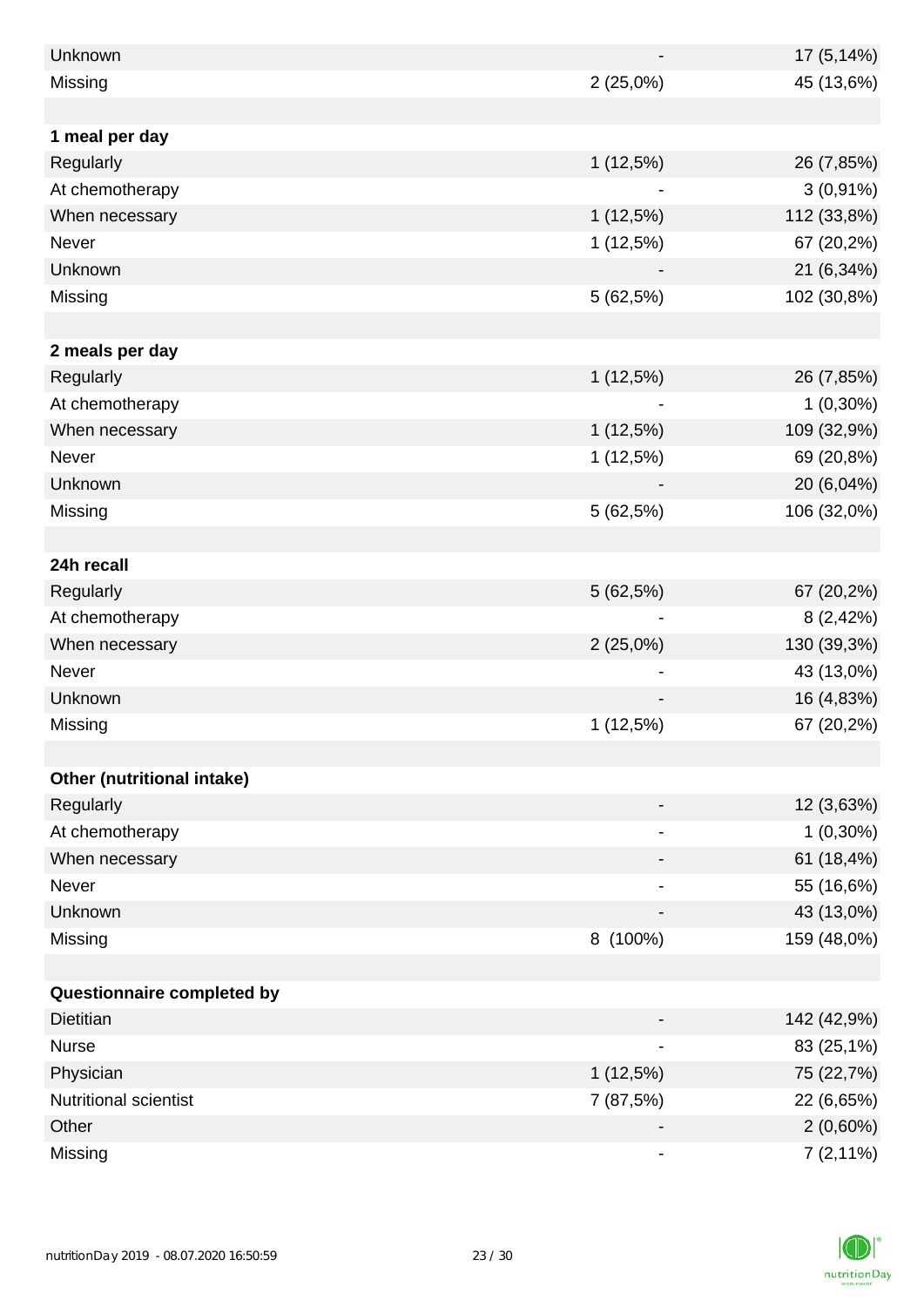| V. Oncology: Cancer patients - Diagnosis & therapy ("Sheet 2 onco") |                              |                          |
|---------------------------------------------------------------------|------------------------------|--------------------------|
|                                                                     | <b>YOUR RESULTS</b>          | <b>REFERENCE RESULTS</b> |
| Number of patients completing Sheet 2_onco:                         | 102                          | 3278                     |
|                                                                     |                              |                          |
| Demographic data:                                                   |                              |                          |
| Age (years)                                                         | 67 [27-86]                   | 64 [18-102]              |
| Female gender                                                       | 55 (53,9%)                   | 1437 (43,8%)             |
| Weight (kg)                                                         | $76,1 \pm 17,2$              | $65,7 \pm 16,5$          |
| Height (cm)                                                         | $168,7 \pm 9,3$              | $165,3 \pm 9,9$          |
| BMI (kg/m2)                                                         | $26,8 \pm 5,5$               | $23,9 \pm 4,9$           |
|                                                                     |                              |                          |
| Outpatient (o)/Ward (w)                                             |                              |                          |
| Outpatient(o)                                                       | $\qquad \qquad \blacksquare$ | 166 (5,06%)              |
| Ward (w)                                                            | 102 (100%)                   | 3101 (94,6%)             |
| Missing                                                             |                              | 11 (0,34%)               |
| <b>Goal of Therapy</b>                                              |                              |                          |
| Curative                                                            | 66 (64,7%)                   | 1959 (59,8%)             |
| Palliative                                                          | 34 (33,3%)                   | 1091 (33,3%)             |
| Terminal                                                            | 2(1,96%)                     | 153 (4,67%)              |
| Missing                                                             |                              | 75 (2,29%)               |
|                                                                     |                              |                          |
| <b>Reason for admission</b>                                         |                              |                          |
| Clinical diagnostics                                                | -                            | 408 (12,4%)              |
| Therapy                                                             |                              | 1529 (46,6%)             |
| Surgery related                                                     |                              | 631 (19,2%)              |
| <b>Treatment complications</b>                                      |                              | 459 (14,0%)              |
| Poor health status                                                  |                              | 430 (13,1%)              |
| Independent care difficult                                          |                              | 29 (0,88%)               |
| Missing                                                             | -                            |                          |
|                                                                     |                              |                          |
| <b>Present cancer diagnosis</b>                                     |                              |                          |
| <b>Breast</b>                                                       |                              | 236 (7,20%)              |
| Colon, rectum                                                       |                              | 504 (15,4%)              |
| Prostate                                                            |                              | 102 (3,11%)              |
| Lung                                                                |                              | 328 (10,0%)              |
| <b>Skin</b>                                                         |                              | 30 (0,92%)               |
| Kidney/bladder                                                      | -                            | 128 (3,90%)              |
| Gastric/oesophageal                                                 |                              | 396 (12,1%)              |
| Pancreas                                                            |                              | 184 (5,61%)              |
| Lymphoma                                                            |                              | 284 (8,66%)              |
| Ears nose throat (ENT)                                              |                              | 140 (4,27%)              |
| Leukaemia                                                           |                              | 243 (7,41%)              |

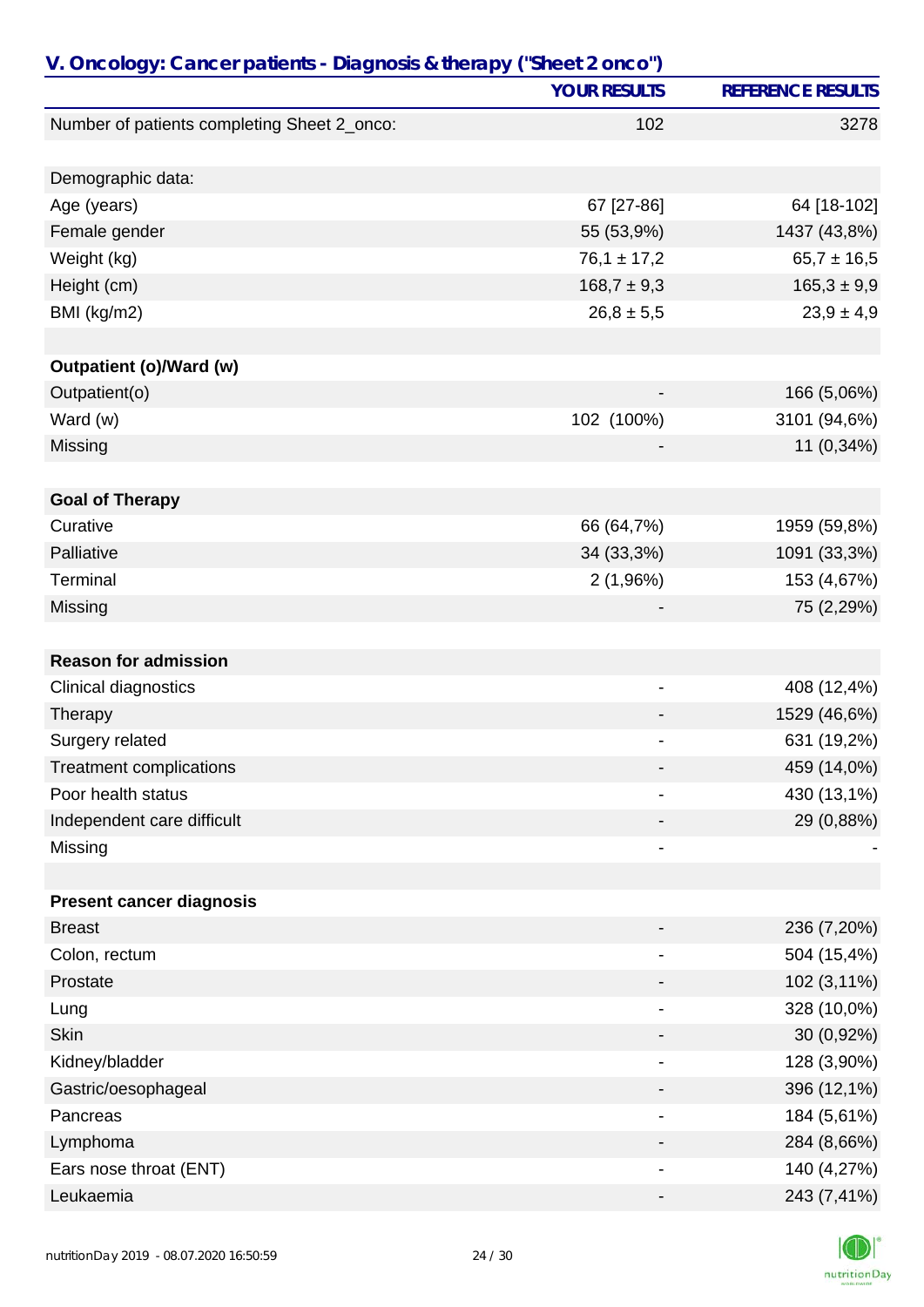| <b>Genital tract</b>           | $\qquad \qquad \blacksquare$ | 109 (3,33%)  |
|--------------------------------|------------------------------|--------------|
| Liver                          | $\overline{\phantom{a}}$     | 260 (7,93%)  |
| Sarcoma                        | $\qquad \qquad \blacksquare$ | 46 (1,40%)   |
| <b>Brain</b>                   | $\overline{\phantom{a}}$     | 52 (1,59%)   |
| Testicular                     | $\overline{\phantom{a}}$     | 14 (0,43%)   |
| Other                          |                              | 338 (10,3%)  |
| Missing                        | $\qquad \qquad \blacksquare$ | 45 (1,37%)   |
|                                |                              |              |
| <b>Time since diagnosis</b>    |                              |              |
| 0-2 months                     | 18 (17,6%)                   | 1019 (31,1%) |
| 3-5 months                     | 26 (25,5%)                   | 544 (16,6%)  |
| 6-12 months                    | 21 (20,6%)                   | 551 (16,8%)  |
| 1-2 years                      | $5(4,90\%)$                  | 436 (13,3%)  |
| 2-4 years                      | 6(5,88%)                     | 308 (9,40%)  |
| > 4 years                      | 15 (14,7%)                   | 319 (9,73%)  |
| Missing                        | 7(6,86%)                     | 66 (2,01%)   |
|                                |                              |              |
| <b>Cancer staging</b>          |                              |              |
| 0=Carcinoma in situ            |                              | 152 (4,64%)  |
| I=Localized                    | 9(8,82%)                     | 654 (20,0%)  |
| II=Early locally advanced      | 10 (9,80%)                   | 584 (17,8%)  |
| III=Late locally advanced      | 8(7,84%)                     | 523 (16,0%)  |
| IV=Metastasised                | 45 (44,1%)                   | 993 (30,3%)  |
| <b>Missing</b>                 | 30 (29,4%)                   | 372 (11,3%)  |
|                                |                              |              |
| Time since first therapy start |                              |              |
| No therapy                     |                              | 319 (9,73%)  |
| Tumour staging/diagnosis       |                              | 314 (9,58%)  |
| 0-2 months                     |                              | 932 (28,4%)  |
| 3-5 months                     |                              | 427 (13,0%)  |
| 6-12 months                    | -                            | 498 (15,2%)  |
| 1-2 years                      |                              | 342 (10,4%)  |
| 2-4 years                      | $\overline{\phantom{a}}$     | 243 (7,41%)  |
| > 4 years                      | -                            | 284 (8,66%)  |
| Missing                        | $\overline{\phantom{a}}$     | 57 (1,74%)   |
|                                |                              |              |
| <b>Therapy situation</b>       |                              |              |
| Diagnosis                      | -                            | 345 (10,5%)  |
| Chemotherapy 1st line          |                              | 694 (21,2%)  |
| Chemotherapy > 1st line        |                              | 584 (17,8%)  |
| Radiotherapy                   | $\overline{\phantom{a}}$     | 262 (7,99%)  |
| Target therapy                 | -                            | 86 (2,62%)   |
| Hormone therapy                | $\overline{\phantom{a}}$     | 38 (1,16%)   |
| Palliative                     |                              | 321 (9,79%)  |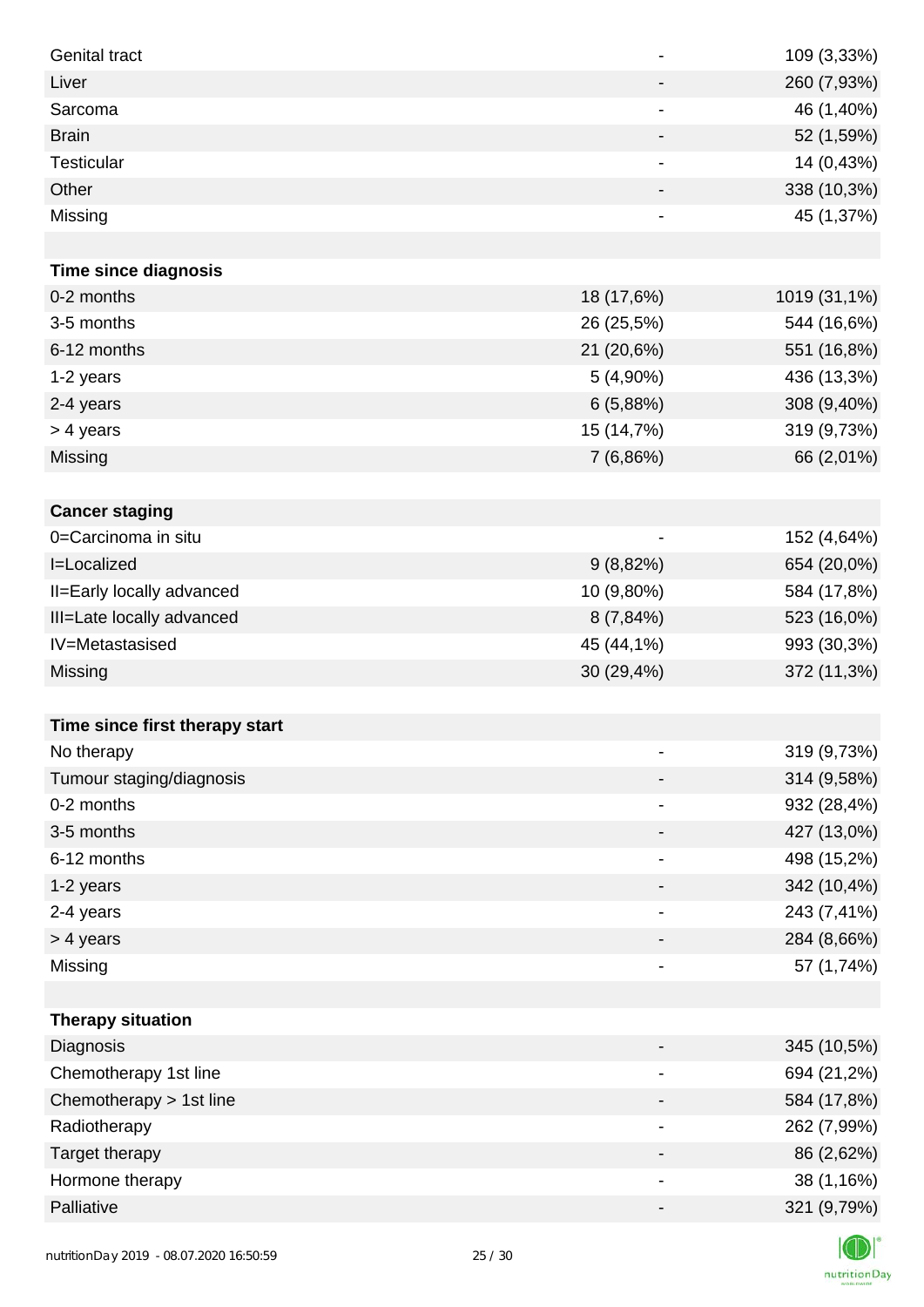| Surgery                                                                                  |                          | 846 (25,8%)  |
|------------------------------------------------------------------------------------------|--------------------------|--------------|
| Cancer related complications                                                             |                          | 299 (9,12%)  |
| Therapy related complications                                                            |                          | 138 (4,21%)  |
| Missing                                                                                  |                          | 55 (1,68%)   |
|                                                                                          |                          |              |
| <b>Infections</b>                                                                        |                          |              |
| None                                                                                     | 82 (80,4%)               | 2414 (73,6%) |
| Local                                                                                    | 3(2,94%)                 | 506 (15,4%)  |
| General                                                                                  | $5(4,90\%)$              | 274 (8,36%)  |
| Missing                                                                                  | 12 (11,8%)               | 84 (2,56%)   |
|                                                                                          |                          |              |
| <b>Nutrition Treatment</b>                                                               |                          |              |
| No special diet                                                                          |                          | 1329 (40,5%) |
| Individualized diet plan                                                                 |                          | 974 (29,7%)  |
| Energy rich/protein rich ONS                                                             | $\blacksquare$           | 624 (19,0%)  |
| Enteral nutrition (via NGT/PEG)                                                          |                          | 184 (5,61%)  |
| Parenteral nutrition                                                                     |                          | 312 (9,52%)  |
| ONS enriched with special nutrients                                                      |                          | 100 (3,05%)  |
| Special nutrients (EPA, branched chained amino acids,<br>glutamine, arginine, carnitine) |                          | 49 (1,49%)   |
| Personal preferences                                                                     |                          | 342 (10,4%)  |
| Counselling                                                                              | $\overline{\phantom{a}}$ | 234 (7,14%)  |
| Other                                                                                    |                          | 132 (4,03%)  |
| Missing                                                                                  |                          |              |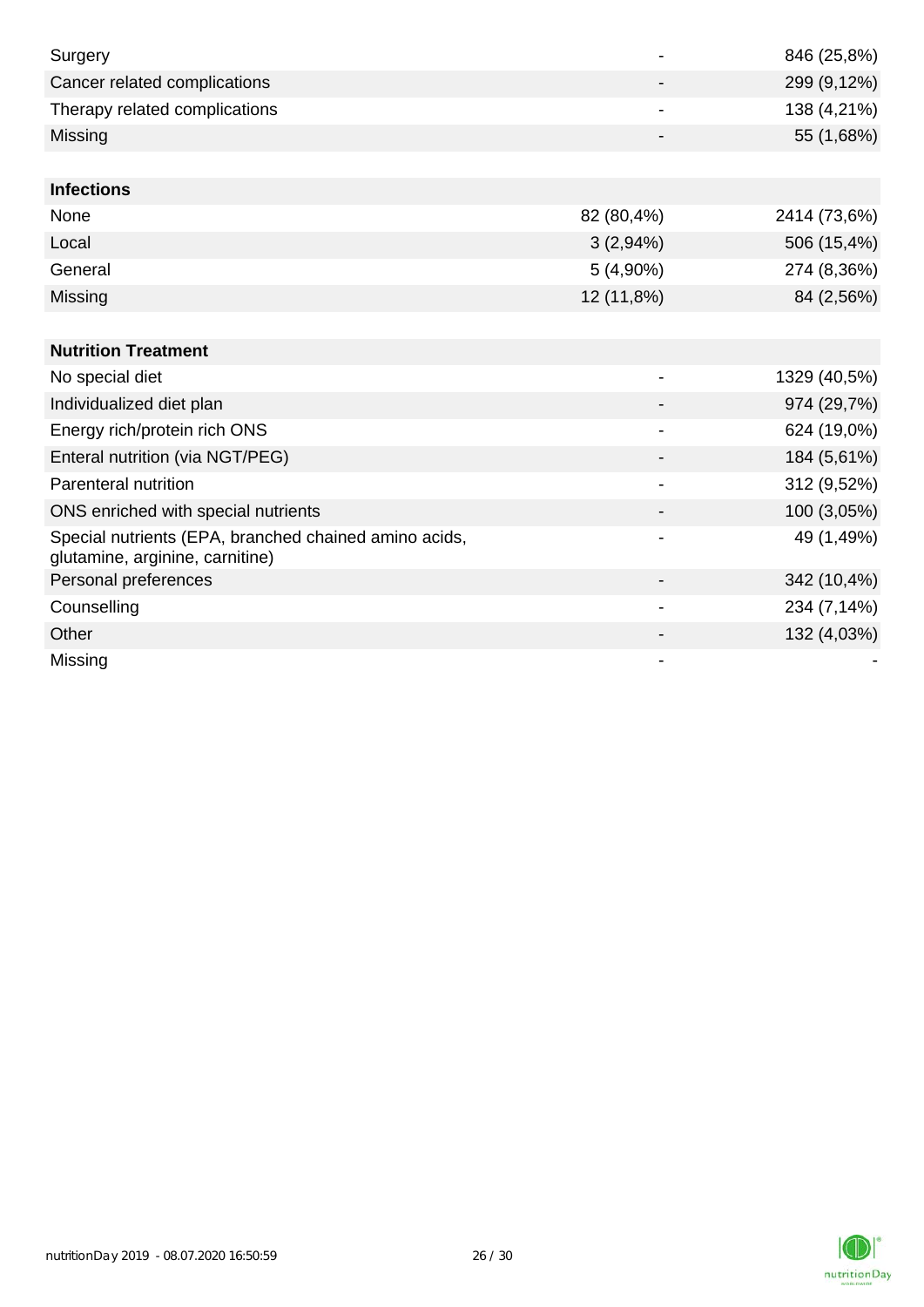| V. Oncology: Cancer patients - Appetite, food intake & quality of life ("Sheet 3 onco") |                     |                          |
|-----------------------------------------------------------------------------------------|---------------------|--------------------------|
|                                                                                         | <b>YOUR RESULTS</b> | <b>REFERENCE RESULTS</b> |
| Number of patients completing Sheet 3_onco:                                             | 102                 | 3248                     |
|                                                                                         |                     |                          |
| Body weight prior to becoming ill                                                       | 80 [53-136]         | 70 [20-180]              |
|                                                                                         |                     |                          |
| Actual body weight                                                                      | 75 [42-124]         | 64 [11-175]              |
|                                                                                         |                     |                          |
| Change in weight was                                                                    |                     |                          |
| Intentional                                                                             | $8(7,84\%)$         | 130 (3,97%)              |
| Unintentional                                                                           | 60 (58,8%)          | 2109 (64,3%)             |
| Weight is stable                                                                        | 23 (22,5%)          | 524 (16,0%)              |
| Missing                                                                                 | 8(7,84%)            | 99 (3,02%)               |
|                                                                                         |                     |                          |
| During the last week                                                                    |                     |                          |
| Patients who have had pain:                                                             |                     |                          |
| Not at all                                                                              | 50 (49,0%)          | 1075 (32,8%)             |
| A little                                                                                | 32 (31,4%)          | 966 (29,5%)              |
| Quite a bit                                                                             | 13 (12,7%)          | 585 (17,8%)              |
| Very much                                                                               | 7 (6,86%)           | 379 (11,6%)              |
| Missing                                                                                 |                     | 242 (7,38%)              |
|                                                                                         |                     |                          |
| Patients who needed a rest:                                                             |                     |                          |
| Not at all                                                                              | 26 (25,5%)          | 676 (20,6%)              |
| A little                                                                                | 35 (34,3%)          | 995 (30,4%)              |
| Quite a bit                                                                             | 29 (28,4%)          | 774 (23,6%)              |
| Very much                                                                               | 12 (11,8%)          | 535 (16,3%)              |
| Missing                                                                                 |                     | 256 (7,81%)              |
|                                                                                         |                     |                          |
| Patients who felt weak:                                                                 |                     |                          |
| Not at all                                                                              | 29 (28,4%)          | 688 (21,0%)              |
| A little                                                                                | 41 (40,2%)          | 995 (30,4%)              |
| Quite a bit                                                                             | 22 (21,6%)          | 783 (23,9%)              |
| Very much                                                                               | 10 (9,80%)          | 535 (16,3%)              |
| Missing                                                                                 |                     | 244 (7,44%)              |
|                                                                                         |                     |                          |
| Patients who felt depressed:                                                            |                     |                          |
| Not at all                                                                              | 56 (54,9%)          | 1154 (35,2%)             |
| A little                                                                                | 29 (28,4%)          | 1026 (31,3%)             |
| Quite a bit                                                                             | 13 (12,7%)          | 499 (15,2%)              |
| Very much                                                                               | 3(2,94%)            | 282 (8,60%)              |
| Missing                                                                                 |                     | 255 (7,78%)              |

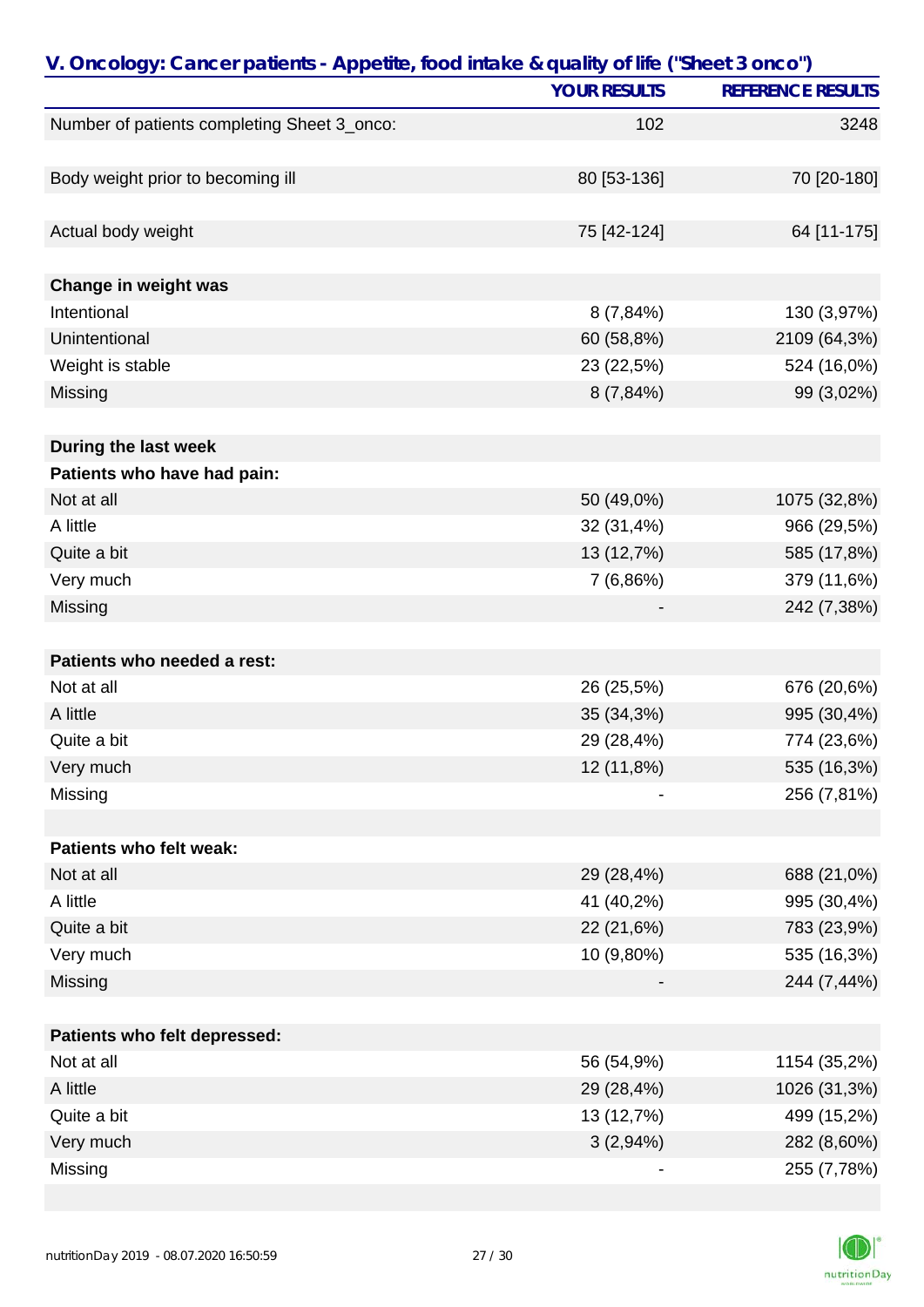| Patients who were tired:                                    |            |              |
|-------------------------------------------------------------|------------|--------------|
| Not at all                                                  | 53 (52,0%) | 700 (21,4%)  |
| A little                                                    | 19 (18,6%) | 1048 (32,0%) |
| Quite a bit                                                 | 19 (18,6%) | 755 (23,0%)  |
| Very much                                                   | 10 (9,80%) | 494 (15,1%)  |
| Missing                                                     |            | 243 (7,41%)  |
|                                                             |            |              |
| Patients whose pain interfered with their daily activities: |            |              |
| Not at all                                                  | 61 (59,8%) | 1203 (36,7%) |
| A little                                                    | 25 (24,5%) | 789 (24,1%)  |
| Quite a bit                                                 | 8(7,84%)   | 548 (16,7%)  |
| Very much                                                   | 6(5,88%)   | 421 (12,8%)  |
| Missing                                                     | 1(0,98%)   | 267 (8,15%)  |
|                                                             |            |              |
| Patients who lacked appetite:                               |            |              |
| Not at all                                                  | 62 (60,8%) | 1102 (33,6%) |
| A little                                                    | 23 (22,5%) | 840 (25,6%)  |
| Quite a bit                                                 | 6(5,88%)   | 567 (17,3%)  |
| Very much                                                   | 10 (9,80%) | 465 (14,2%)  |
| Missing                                                     |            | 261 (7,96%)  |
|                                                             |            |              |
| <b>Just now</b>                                             |            |              |
| Patients who have pain:                                     |            |              |
| Not at all                                                  | 54 (52,9%) | 1281 (39,1%) |
| A little                                                    | 29 (28,4%) | 1090 (33,3%) |
| Quite a bit                                                 | 11 (10,8%) | 444 (13,5%)  |
| Very much                                                   | 7(6,86%)   | 167 (5,09%)  |
| Missing                                                     |            | 258 (7,87%)  |
|                                                             |            |              |
| Patients who need a rest:                                   |            |              |
| Not at all                                                  | 25 (24,5%) | 671 (20,5%)  |
| A little                                                    | 39 (38,2%) | 1142 (34,8%) |
| Quite a bit                                                 | 25 (24,5%) | 759 (23,2%)  |
| Very much                                                   | 12 (11,8%) | 393 (12,0%)  |
| Missing                                                     |            | 266 (8,11%)  |
|                                                             |            |              |
| <b>Patients who feel weak:</b>                              |            |              |
| Not at all                                                  | 42 (41,2%) | 760 (23,2%)  |
| A little                                                    | 37 (36,3%) | 1079 (32,9%) |
| Quite a bit                                                 | 15 (14,7%) | 740 (22,6%)  |
| Very much                                                   | 7 (6,86%)  | 386 (11,8%)  |
| Missing                                                     |            | 265 (8,08%)  |

## **Patients who are depressed:**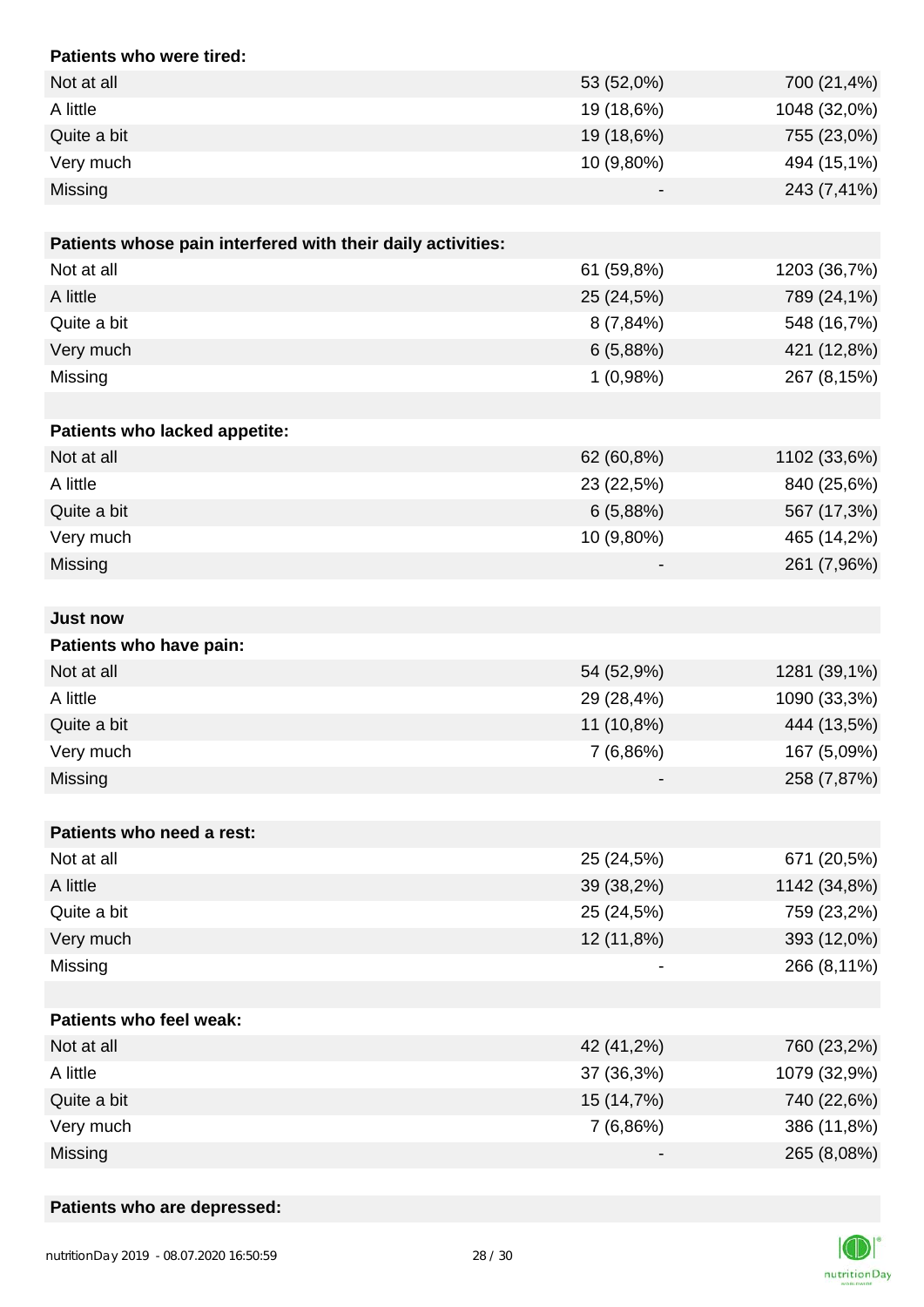| Not at all                                                  | 53 (52,0%)                   | 1318 (40,2%) |
|-------------------------------------------------------------|------------------------------|--------------|
| A little                                                    | 39 (38,2%)                   | 1001 (30,5%) |
| Quite a bit                                                 | $8(7,84\%)$                  | 431 (13,1%)  |
| Very much                                                   | 2(1,96%)                     | 199 (6,07%)  |
| Missing                                                     |                              | 270 (8,24%)  |
|                                                             |                              |              |
| <b>Patients who are tired:</b>                              |                              |              |
| Not at all                                                  | 35 (34,3%)                   | 799 (24,4%)  |
| A little                                                    | 36 (35,3%)                   | 1157 (35,3%) |
| Quite a bit                                                 | 25 (24,5%)                   | 651 (19,9%)  |
| Very much                                                   | 4 (3,92%)                    | 352 (10,7%)  |
| Missing                                                     |                              | 270 (8,24%)  |
|                                                             |                              |              |
| Patients whose pain interferes with their daily activities: |                              |              |
| Not at all                                                  | 60 (58,8%)                   | 1232 (37,6%) |
| A little                                                    | 27 (26,5%)                   | 858 (26,2%)  |
| Quite a bit                                                 | 7(6,86%)                     | 531 (16,2%)  |
| Very much                                                   | 7(6,86%)                     | 318 (9,70%)  |
| Missing                                                     |                              | 288 (8,79%)  |
|                                                             |                              |              |
| Patients who lack appetite:                                 |                              |              |
| Not at all                                                  | 62 (60,8%)                   | 1159 (35,4%) |
| A little                                                    | 26 (25,5%)                   | 880 (26,8%)  |
| Quite a bit                                                 | 9(8,82%)                     | 550 (16,8%)  |
| Very much                                                   | 4 (3,92%)                    | 355 (10,8%)  |
| Missing                                                     |                              | 285 (8,69%)  |
|                                                             |                              |              |
| Reasons for change in appetite/food intake                  |                              |              |
| Nausea/Vomiting                                             | $\qquad \qquad \blacksquare$ | 612 (18,7%)  |
| Inflammation in mouth                                       |                              | 160 (4,88%)  |
| Pain                                                        | $\qquad \qquad \blacksquare$ | 454 (13,8%)  |
| Constipation                                                |                              | 258 (7,87%)  |
| Diarrhea                                                    |                              | 188 (5,74%)  |
| Change in taste/smell                                       |                              | 447 (13,6%)  |
| Early satiation/Loss of appetite                            |                              | 771 (23,5%)  |
| Other                                                       |                              | 544 (16,6%)  |
| Missing                                                     | 39 (38,2%)                   | 121 (3,69%)  |
|                                                             |                              |              |
| Maximum activity performed by patients                      |                              |              |
| Able to do sports                                           | 2(1,96%)                     | 135 (4,12%)  |
| Fully active                                                | 9(8,82%)                     | 462 (14,1%)  |
| Able to carry out light activities                          | 42 (41,2%)                   | 675 (20,6%)  |
| Able to carry out self care                                 | 36 (35,3%)                   | 777 (23,7%)  |
| Able to carry out limited self care                         | 12 (11,8%)                   | 487 (14,9%)  |
|                                                             |                              |              |